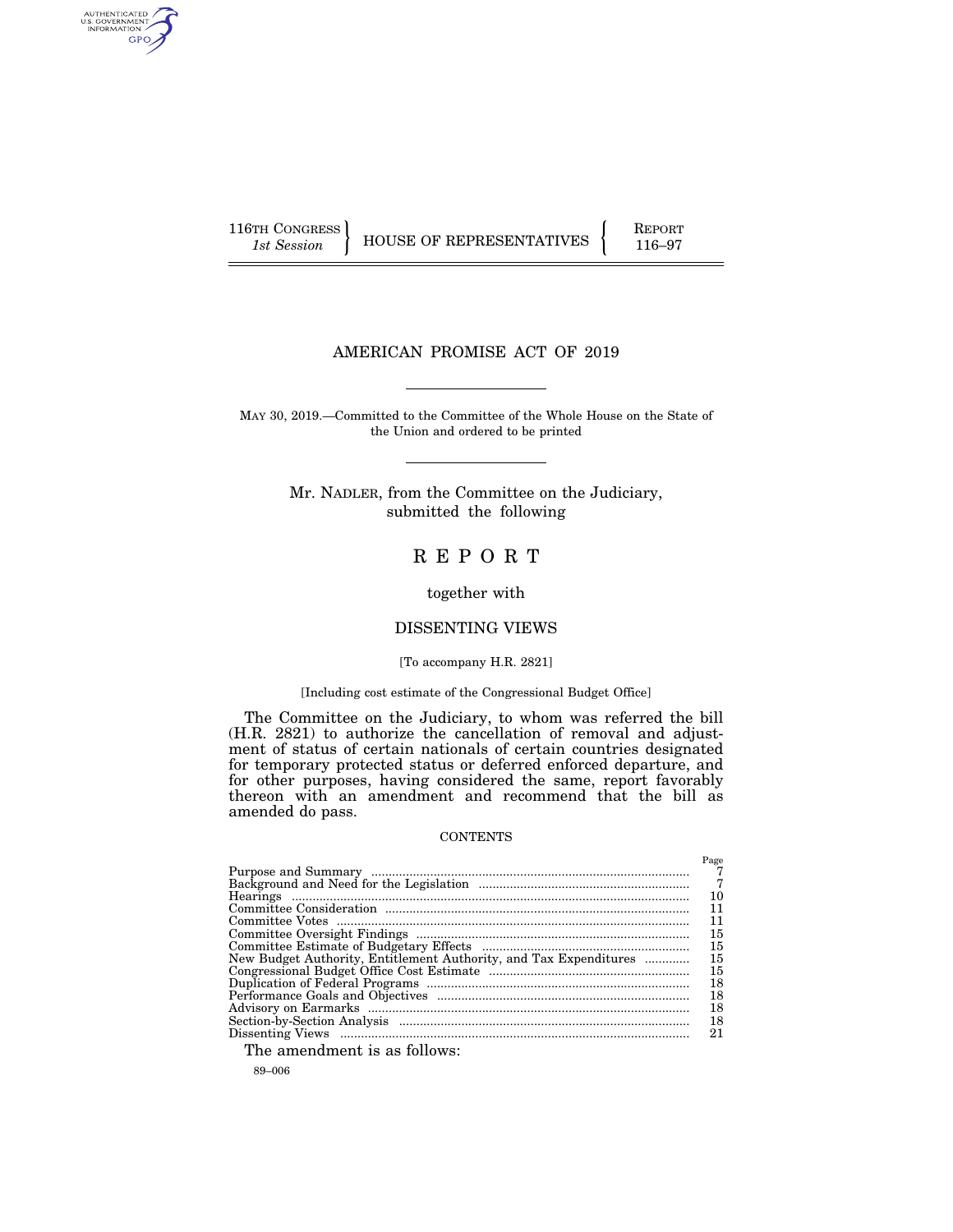Strike all that follows after the enacting clause and insert the following:

**SECTION 1. SHORT TITLE.** 

This Act may be cited as the ''American Promise Act of 2019''.

# **TITLE I—TREATMENT OF CERTAIN NATIONALS OF CERTAIN COUNTRIES DESIGNATED FOR TEMPORARY PROTECTED STATUS OR DE-FERRED ENFORCED DEPARTURE**

#### **SEC. 101. ADJUSTMENT OF STATUS FOR CERTAIN NATIONALS OF CERTAIN COUNTRIES DES-IGNATED FOR TEMPORARY PROTECTED STATUS OR DEFERRED ENFORCED DE-PARTURE.**

(a) IN GENERAL.—Notwithstanding any other provision of law, the Secretary or the Attorney General shall cancel the removal of, and adjust to the status of an alien lawfully admitted for permanent residence, an alien described in subsection (b) if the alien-

(1) applies for such adjustment, including submitting any required documents under section 207, not later than 3 years after the date of the enactment of this Act;

(2) has been continuously physically present in the United States for a period of not less than 3 years before the date of the enactment of this Act; and

(3) is not inadmissible under paragraph  $(1)$ ,  $(2)$ ,  $(3)$ ,  $(6)(D)$ ,  $(6)(E)$ ,  $(6)(F)$ ,  $(6)(G)$ ,  $(8)$ , or  $(10)$  of section  $212(a)$  of the Immigration and Nationality Act  $(8)(S)$ .  $(182(a))$ .

(b) ALIENS ELIGIBLE FOR ADJUSTMENT OF STATUS.—An alien shall be eligible for adjustment of status under this section if the alien is an individual—

 $(1)$  who-

(A) is a national of a foreign state (or part thereof) (or in the case of an alien having no nationality, is a person who last habitually resided in such state) with a designation under subsection (b) of section  $244$  of the Immigration and Nationality Act (8 U.S.C. 1254a(b)) on January 1, 2017, who had or was otherwise eligible for temporary protected status on such date notwithstanding subsections (c)(1)(A)(iv) and (c)(3)(C) of such section; and (B) has not engaged in conduct since such date that would render the

alien ineligible for temporary protected status under section 244(c)(2) of the Immigration and Nationality Act (8 U.S.C. 1245a(c)(2)); or

(2) who was eligible for Deferred Enforced Departure as of January 1, 2017, and has not engaged in conduct since that date that would render the alien ineligible for Deferred Enforced Departure.<br>(c) APPLICATION.—

(1) FEE.—The Secretary shall, subject to an exemption under section  $203(c)$ , require an alien applying for adjustment of status under this section to pay a reasonable fee that is commensurate with the cost of processing the application, but does not exceed \$1,140.

(2) BACKGROUND CHECKS.—The Secretary may not grant an alien permanent resident status on a conditional basis under this section until the requirements of section 202 are satisfied.

(3) WITHDRAWAL OF APPLICATION.—The Secretary of Homeland Security shall, upon receipt of a request to withdraw an application for adjustment of status under this section, cease processing of the application and close the case. Withdrawal of the application under this subsection shall not prejudice any future application filed by the applicant for any immigration benefit under this Act or under the Immigration and Nationality Act (8 U.S.C. 1101 et seq).

# **TITLE II—GENERAL PROVISIONS**

**SEC. 201. DEFINITIONS.** 

(a) IN GENERAL.—In this Act:

(1) IN GENERAL.—Except as otherwise specifically provided, any term used in this Act that is used in the immigration laws shall have the meaning given such term in the immigration laws.

(2) DISABILITY.—The term ''disability'' has the meaning given such term in section 3(1) of the Americans with Disabilities Act of 1990 (42 U.S.C. 12102(1)).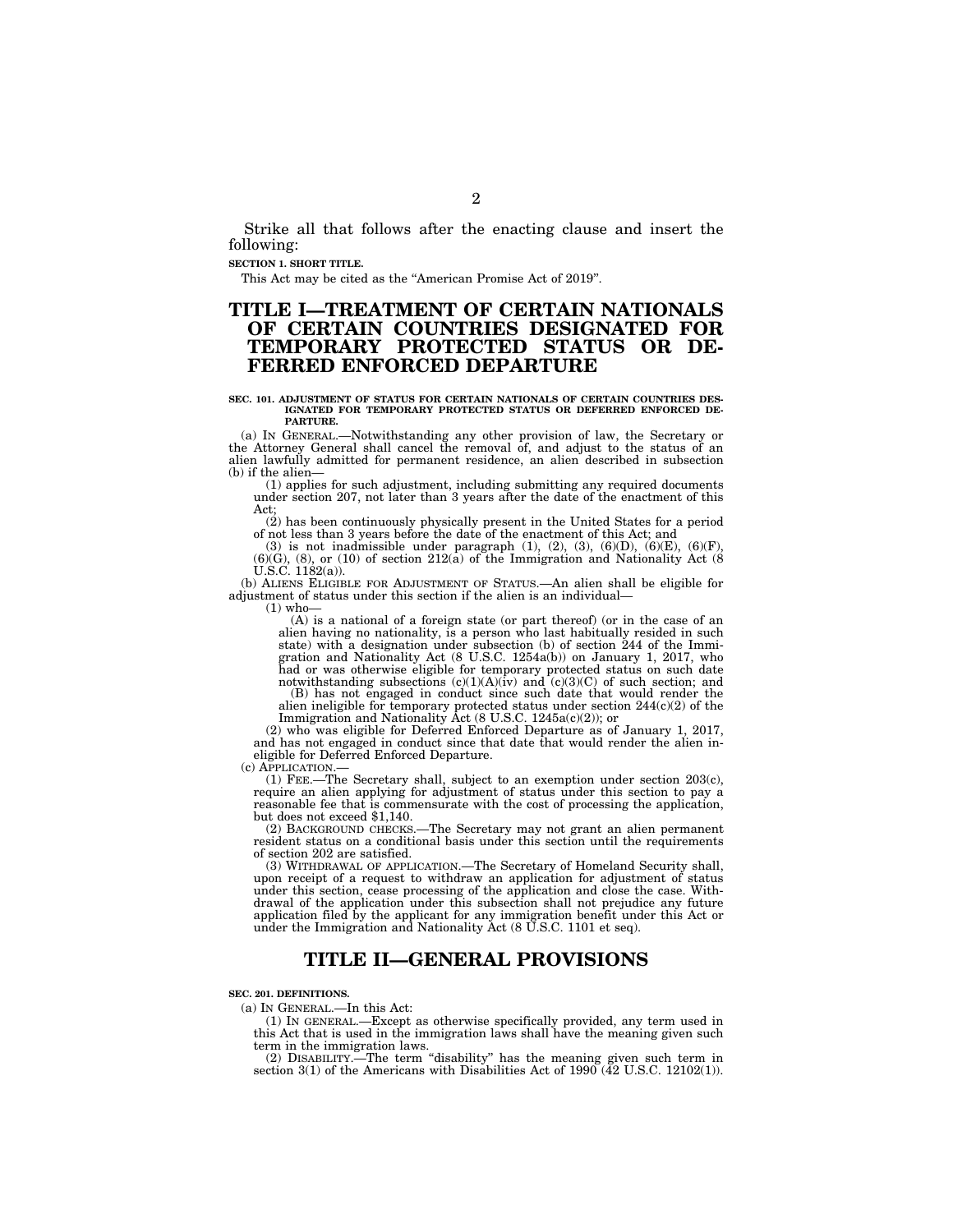(3) FEDERAL POVERTY LINE.—The term ''Federal poverty line'' has the meaning given such term in section 213A(h) of the Immigration and Nationality Act (8 U.S.C. 1183a).

(4) IMMIGRATION LAWS.—The term ''immigration laws'' has the meaning given such term in section  $101(a)(17)$  of the Immigration and Nationality Act (8) U.S.C. 1101(a)(17)).

(5) SECRETARY.—Except as otherwise specifically provided, the term ''Sec-retary'' means the Secretary of Homeland Security.

(6) UNIFORMED SERVICES.—The term ''Uniformed Services'' has the meaning given the term ''uniformed services'' in section 101(a) of title 10, United States Code.

(b) TREATMENT OF EXPUNGED CONVICTIONS.—For purposes of adjustment of status under this Act, the terms "convicted" and "conviction", as used in sections 212 and 244 of the Immigration and Nationality Act (8 U.S.C. 1182, 125 a judgment that has been expunged or set aside, that resulted in a rehabilitative disposition, or the equivalent.

# **SEC. 202. SUBMISSION OF BIOMETRIC AND BIOGRAPHIC DATA; BACKGROUND CHECKS.**

(a) SUBMISSION OF BIOMETRIC AND BIOGRAPHIC DATA.—The Secretary may not grant an alien adjustment of status under this Act unless the alien submits biometric and biographic data, in accordance with procedures established by the Secretary. The Secretary shall provide an alternative procedure for aliens who are unable to provide such biometric or biographic data because of a physical impairment.

(b) BACKGROUND CHECKS.—The Secretary shall use biometric, biographic, and other data that the Secretary determines appropriate to conduct security and law enforcement background checks and to determine whether there is any criminal, national security, or other factor that would render the alien ineligible for adjustment of status under this Act. The status of an alien may not be adjusted unless security and law enforcement background checks are completed to the satisfaction of the Secretary.

# **SEC. 203. LIMITATION ON REMOVAL; APPLICATION AND FEE EXEMPTION; WAIVER OF GROUNDS FOR INADMISSIBILITY AND OTHER CONDITIONS ON ELIGIBLE INDIVID-UALS.**

(a) LIMITATION ON REMOVAL.—An alien who appears to be prima facie eligible for relief under this Act shall be given a reasonable opportunity to apply for such relief and may not be removed until, subject to section 206(c), a final decision establishing ineligibility for relief is rendered.

(b) APPLICATION.—An alien present in the United States who has been ordered removed or has been permitted to depart voluntarily from the United States may, notwithstanding such order or permission to depart, apply for adjustment of status under this Act. Such alien shall not be required to file a separate motion to reopen, reconsider, or vacate the order of removal. If the Secretary approves the application, the Secretary shall cancel the order of removal. If the Secretary renders a final administrative decision to deny the application, the order of removal or permission to depart shall be effective and enforceable to the same extent as if the application had not been made, only after all available administrative and judicial remedies have been exhausted.

(c) FEE EXEMPTION.—An applicant may be exempted from paying an application fee required under this Act if the applicant—

 $(1)$  is younger than 18 years of age;

(2) received total income, during the 12-month period immediately preceding the date on which the applicant files an application under this Act, that is less than 150 percent of the Federal poverty line;

(3) is in foster care or otherwise lacks any parental or other familial support; or

(4) cannot care for himself or herself because of a serious, chronic disability. (d) WAIVER OF GROUNDS OF INADMISSIBILITY.

(1) IN GENERAL.—Except as provided in paragraph (2), with respect to any benefit under this Act, and in addition to any waivers that are otherwise available, the Secretary may waive the grounds of inadmissibility under paragraph (1), subparagraphs (A), (C), and (D) of paragraph (2), subparagraphs (D) through (G) of paragraph (6), or paragraph  $(10)(D)$  of section 212(a) of the Immigration and Nationality Act (8 U.S.C. 1182(a)) for humanitarian purposes, for family unity, or because the waiver is otherwise in the public interest.

(2) EXCEPTION.—The Secretary may not waive a ground described in paragraph (1) if such inadmissibility is based on a conviction or convictions, and such conviction or convictions would otherwise render the alien ineligible under section  $244(c)(2)(B)$  of the Immigration and Nationality Act  $(8$  U.S.C. 1254a(c)(2)(B)).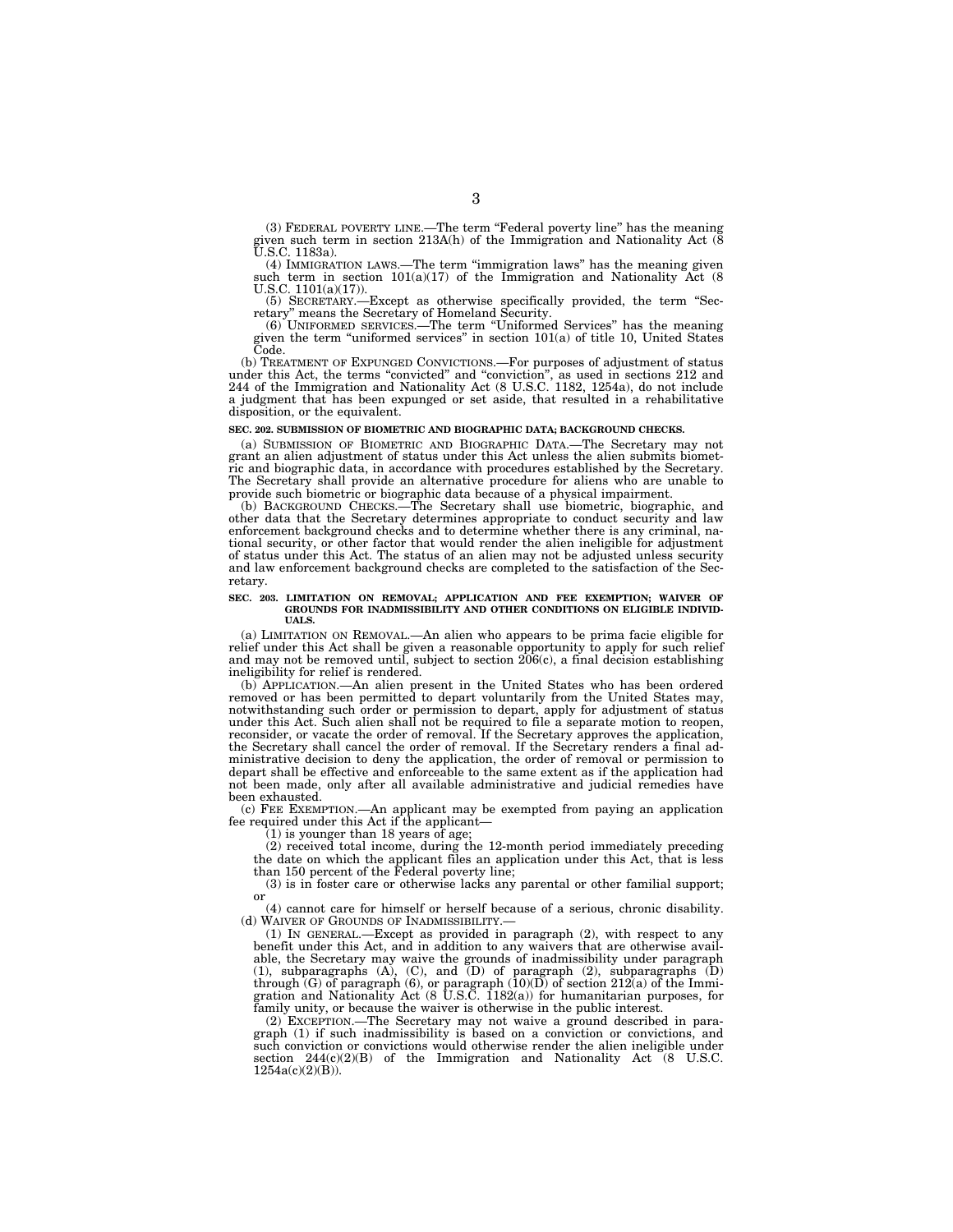(e) ADVANCE PAROLE.—During the period beginning on the date on which an alien applies for adjustment of status under this Act and ending on the date on which the Secretary makes a final decision regarding such application, the alien shall be eligible to apply for advance parole. Section  $101(g)$  of the Immigration and Nationality Act (8 U.S.C. 1101(g)) shall not apply to an ali this section.

(f) EMPLOYMENT.—An alien whose removal is stayed pursuant to this Act, or who has pending an application under this Act, shall, upon application to the Secretary, be granted an employment authorization document.

#### **SEC. 204. DETERMINATION OF CONTINUOUS PRESENCE.**

(a) EFFECT OF NOTICE TO APPEAR.—Any period of continuous physical presence in the United States of an alien who applies for adjustment of status under this Act shall not terminate when the alien is served a notice to appear under section 239(a) of the Immigration and Nationality Act (8 U.S.C. 1229(a)).

(b) TREATMENT OF CERTAIN BREAKS IN PRESENCE.—<br>
(1) IN GENERAL.—Except as provided in paragraphs (2) and (3), an alien shall<br>
be considered to have failed to maintain continuous physical presence in the<br>
United States under for any period exceeding 90 days or for any periods, in the aggregate, exceeding 180 days.

(2) EXTENSIONS FOR EXTENUATING CIRCUMSTANCES.—The Secretary may extend the time periods described in paragraph (1) for an alien who demonstrates that the failure to timely return to the United States was due to extenuating circumstances beyond the alien's control, including the serious illness of the alien, or death or serious illness of a parent, grandparent, sibling, or child of the alien.

(3) TRAVEL AUTHORIZED BY THE SECRETARY.—Any period of travel outside of the United States by an alien that was authorized by the Secretary may not be counted toward any period of departure from the United States under paragraph (1).

(c) WAIVER OF PHYSICAL PRESENCE.—With respect to aliens who were removed or departed the United States on or after January 20, 2017, and who were continu-ously physically present in the United States for at least 3 years prior to such removal or departure, the Secretary may, as a matter of discretion, waive the physical presence requirement under section 101(a)(2) for humanitarian purposes, for family unity, or because a waiver is otherwise in the public interest. The Secretary, in consultation with the Secretary of State, shall establish a procedure for such aliens to apply for relief under section 101 from outside the United States if they would have been eligible for relief under such section, but for their removal or departure.

#### **SEC. 205. EXEMPTION FROM NUMERICAL LIMITATIONS.**

Nothing in this Act or in any other law may be construed to apply a numerical limitation on the number of aliens who may be granted permanent resident status under this Act.

#### **SEC. 206. AVAILABILITY OF ADMINISTRATIVE AND JUDICIAL REVIEW.**

(a) ADMINISTRATIVE REVIEW.—Not later than 30 days after the date of the enactment of this Act, the Secretary shall provide to aliens who have applied for adjustment of status under this Act a process by which an applicant may seek administrative appellate review of a denial of an application for adjustment of status, or a revocation of such status.<br>(b) JUDICIAL REVIEW.

-Notwithstanding any other provision of law, an alien may seek judicial review of a denial of an application for adjustment of status, or a revocation of such status, under this Act in the United States district court with jurisdiction over the alien's residence.<br>(c) STAY OF REMOVAL.—

(1) IN GENERAL.—Except as provided in paragraph (2), an alien seeking administrative or judicial review under this Act may not be removed from the United States until a final decision is rendered establishing that the alien is ineligible for adjustment of status under this Act.

(2) EXCEPTION.—The Secretary may remove an alien described in paragraph (1) pending judicial review if such removal is based on criminal or national security grounds. Such removal does not affect the alien's right to judicial review under this Act. The Secretary shall promptly return a removed alien if a decision to deny an application for adjustment of status under this Act, or to revoke such status, is reversed.

#### **SEC. 207. DOCUMENTATION REQUIREMENTS.**

(a) DOCUMENTS ESTABLISHING IDENTITY.—An alien's application for permanent resident status under this Act may include, as evidence of identity, the following: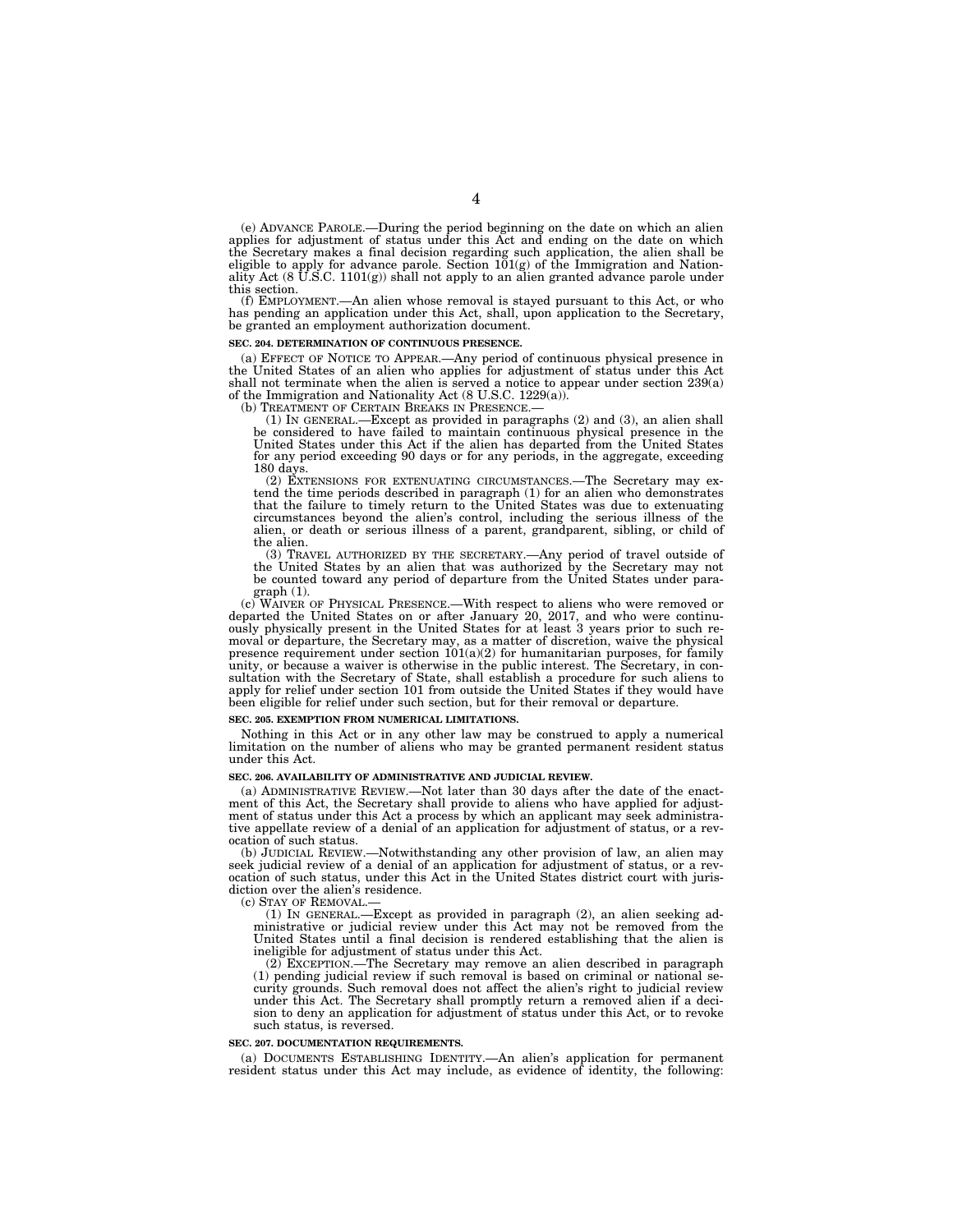(1) A passport or national identity document from the alien's country of origin that includes the alien's name and the alien's photograph or fingerprint.

(2) The alien's birth certificate and an identity card that includes the alien's name and photograph.

(3) A school identification card that includes the alien's name and photograph, and school records showing the alien's name and that the alien is or was enrolled at the school.

(4) A Uniformed Services identification card issued by the Department of Defense.

(5) Any immigration or other document issued by the United States Government bearing the alien's name and photograph.

(6) A State-issued identification card bearing the alien's name and photograph.

(7) Any other evidence determined to be credible by the Secretary.

(b) DOCUMENTS ESTABLISHING CONTINUOUS PHYSICAL PRESENCE.—An alien's application for permanent resident status under this Act may include, as evidence that the alien has been continuously physically present in the United States, as required under section  $101(a)(2)$ , the following:

(1) Passport entries, including admission stamps on the alien's passport.

(2) Any document from the Department of Justice or the Department of Homeland Security noting the alien's date of entry into the United States.

(3) Records from any educational institution the alien has attended in the United States.

(4) Employment records of the alien that include the employer's name and contact information.

(5) Records of service from the Uniformed Services.

(6) Official records from a religious entity confirming the alien's participation in a religious ceremony.

(7) A birth certificate for a child who was born in the United States.

(8) Hospital or medical records showing medical treatment or hospitalization, the name of the medical facility or physician, and the date of the treatment or hospitalization.

(9) Automobile license receipts or registration.

(10) Deeds, mortgages, or rental agreement contracts.

(11) Rent receipts or utility bills bearing the alien's name or the name of an immediate family member of the alien, and the alien's address.

(12) Tax receipts;

(13) Insurance policies.

(14) Remittance records, including copies of money order receipts sent in or out of the country.

(15) Travel records.

(16) Dated bank transactions.

 $(17)$  Two or more sworn affidavits from individuals who are not related to the alien who have direct knowledge of the alien's continuous physical presence in the United States, that contain—

(A) the name, address, and telephone number of the affiant; and

(B) the nature and duration of the relationship between the affiant and the alien.

(18) Any other evidence determined to be credible by the Secretary.

(c) DOCUMENTS ESTABLISHING EXEMPTION FROM APPLICATION FEES.—An alien's application for permanent resident status under this Act may include, as evidence that the alien is exempt from an application fee under section  $203(c)$ , the following:

(1) DOCUMENTS TO ESTABLISH AGE.—To establish that an alien meets an age requirement, the alien may provide proof of identity, as described in subsection (a), that establishes that the alien is younger than 18 years of age.

(2) DOCUMENTS TO ESTABLISH INCOME.—To establish the alien's income, the alien may provide—

(A) employment records or other records of earned income, including records that have been maintained by the Social Security Administration, the Internal Revenue Service, or any other Federal, State, or local government agency;

(B) bank records; or

(C) at least 2 sworn affidavits from individuals who are not related to the alien and who have direct knowledge of the alien's work and income that contain—

(i) the name, address, and telephone number of the affiant; and

(ii) the nature and duration of the relationship between the affiant and the alien.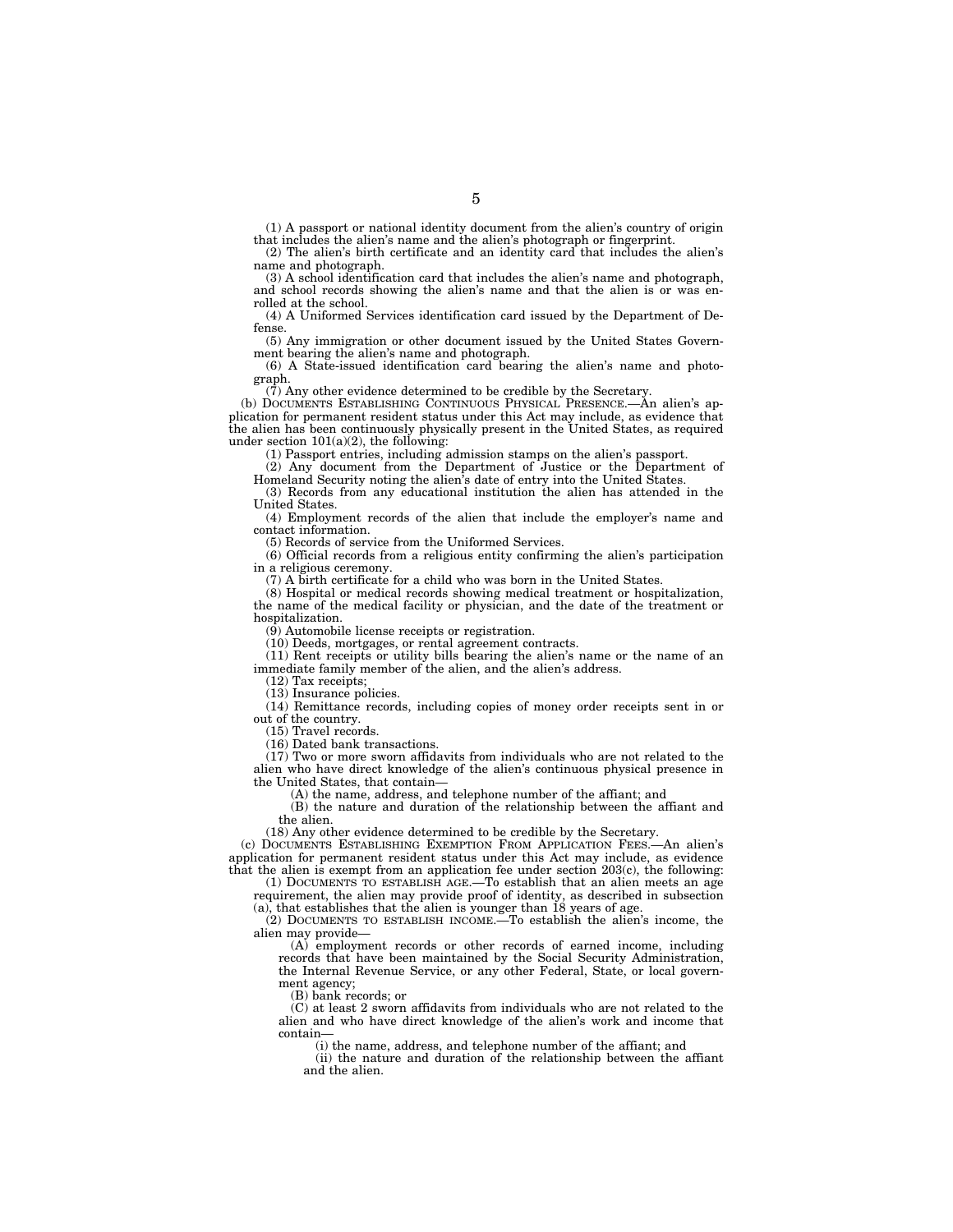(3) DOCUMENTS TO ESTABLISH FOSTER CARE, LACK OF FAMILIAL SUPPORT, OR SERIOUS, CHRONIC DISABILITY.—To establish that the alien is in foster care, lacks parental or familial support, or has a serious, chronic disability, the alien may provide at least 2 sworn affidavits from individuals who are not related to the alien and who have direct knowledge of the circumstances that contain—

(A) a statement that the alien is in foster care, otherwise lacks any parental or other familiar support, or has a serious, chronic disability, as appropriate;

(B) the name, address, and telephone number of the affiant; and

(C) the nature and duration of the relationship between the affiant and the alien.

(d) AUTHORITY TO PROHIBIT USE OF CERTAIN DOCUMENTS.—If the Secretary determines, after publication in the Federal Register and an opportunity for public comment, that any document or class of documents does not reliably establish identity or that permanent resident status under this Act is being obtained fraudulently to an unacceptable degree, the Secretary may prohibit or restrict the use of such document or class of documents.

#### **SEC. 208. RULE MAKING.**

(a) IN GENERAL.—Not later than 90 days after the date of the enactment of this Act, the Secretary shall publish in the Federal Register interim final rules implementing this Act, which shall allow eligible individuals to immediately apply for relief under section 101. Notwithstanding section 553 of title 5, United States Code, the regulation shall be effective, on an interim basis, immediately upon publication, but may be subject to change and revision after public notice and opportunity for a period of public comment. The Secretary shall finalize such rules not later than 180 days after the date of publication.

(b) PAPERWORK REDUCTION ACT.—The requirements under chapter 35 of title 44, United States Code, (commonly known as the "Paperwork Reduction Act") shall not apply to any action to implement this Act.

#### **SEC. 209. CONFIDENTIALITY OF INFORMATION.**

(a) IN GENERAL.—The Secretary may not disclose or use information provided in applications filed under this Act (including information provided during administrative or judicial review) for the purpose of immigration enforcement.

(b) REFERRALS PROHIBITED.—The Secretary, based solely on information provided in an application for adjustment of status under this Act (including information provided during administrative or judicial review), may not refer an applicant to U.S. Immigration and Customs Enforcement, U.S. Customs and Border Protection, or any designee of either such entity .

(c) LIMITED EXCEPTION.—Notwithstanding subsections (a) and (b), information provided in an application for adjustment of status under this Act may be shared with Federal security and law enforcement agencies-

(1) for assistance in the consideration of an application for adjustment of status under this Act;

(2) to identify or prevent fraudulent claims;

(3) for national security purposes; or

(4) for the investigation or prosecution of any felony not related to immigration status.

(d) PENALTY.—Any person who knowingly uses, publishes, or permits information to be examined in violation of this section shall be fined not more than \$10,000.

#### **SEC. 210. GRANT PROGRAM TO ASSIST ELIGIBLE APPLICANTS.**

(a) ESTABLISHMENT.—The Secretary of Homeland Security shall establish, within U.S. Citizenship and Immigration Services, a program to award grants, on a competitive basis, to eligible nonprofit organizations that will use the funding to assist eligible applicants under this Act by providing them with the services described in subsection (b).

(b) USE OF FUNDS.—Grant funds awarded under this section shall be used for the design and implementation of programs that provide—

(1) information to the public regarding the eligibility and benefits of permanent resident status under this Act, particularly to individuals potentially eligible for such status;

(2) assistance, within the scope of authorized practice of immigration law, to individuals submitting applications for adjustment of status under this Act, including—

(A) screening prospective applicants to assess their eligibility for such status;

(B) completing applications and petitions, including providing assistance in obtaining the requisite documents and supporting evidence; and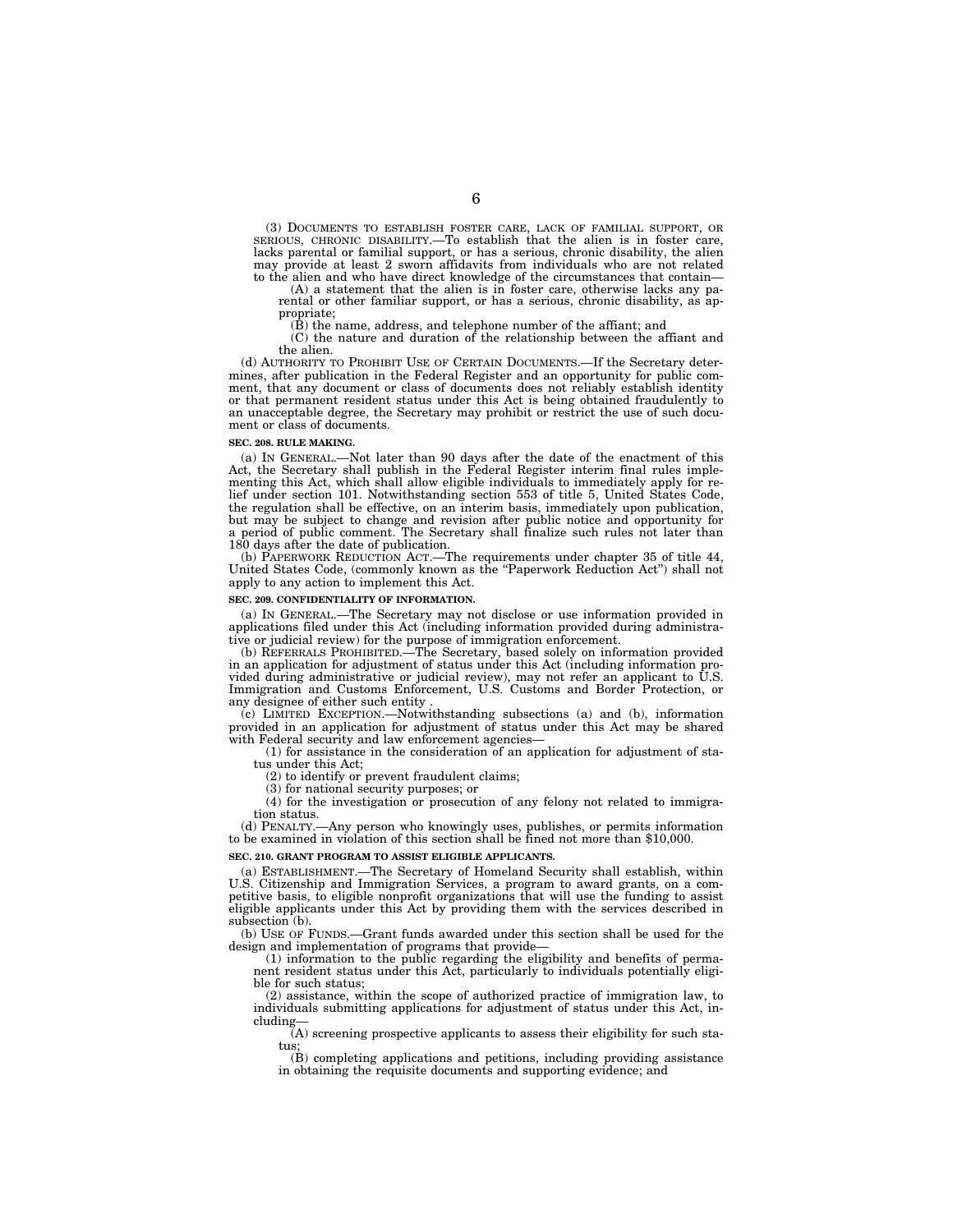(C) providing any other assistance that the Secretary or grantee considers useful or necessary to apply for adjustment of status under this Act; and (3) assistance, within the scope of authorized practice of immigration law, and instruction, to individuals—

(A) on the rights and responsibilities of United States citizenship;

(B) in civics and English as a second language; (C) in preparation for the General Education Development test; and (D) in applying for adjustment of status and United States citizenship.<br>(c) AUTHORIZATION OF APPROPRIATIONS.—

(1) AMOUNTS AUTHORIZED.—There are authorized to be appropriated such sums as may be necessary for each of the fiscal years 2020 through 2030 to carry out this section.

(2) AVAILABILITY.—Any amounts appropriated pursuant to paragraph (1) shall remain available until expended.

**SEC. 211. PROVISIONS AFFECTING ELIGIBILITY FOR ADJUSTMENT OF STATUS.** 

An alien's eligibility to be lawfully admitted for permanent residence under this Act shall not preclude the alien from seeking any status under any other provision of law for which the alien may otherwise be eligible.

#### **Purpose and Summary**

H.R. 2821, the "American Promise Act of 2019," addresses an immediate humanitarian crisis potentially affecting hundreds of thousands of immigrants who fled to the United States to escape war, famine, natural disasters, and other life-threatening calamities. The bill accomplishes this goal by establishing a program for certain individuals who qualified for Temporary Protected Status (TPS) or Deferred Enforced Departure (DED) on January 1, 2017 to apply for lawful permanent resident (LPR) status. Derived from Title II of H.R. 6, the "American Dream and Promise Act," H.R. 2821 requires the Secretary of Homeland Security or the Attorney General to grant LPR status to individuals who apply for such status not later than three years after the date of enactment of the Act and who meet the eligibility criteria specified in the bill. H.R. 2821 also prohibits the Secretary from granting LPR status to individuals who are inadmissible to the United States under specified provisions of section 212(a) of the Immigration and Nationality Act  $(8 \text{ U.S.C. } §1182(a))$ , as well as individuals who have engaged in conduct since January 1, 2017 that would render them ineligible for TPS or DED.

# **Background and Need for the Legislation**

### I. TEMPORARY PROTECTED STATUS

The Immigration and Nationality Act (INA) authorizes the Secretary of Homeland Security to grant TPS to foreign nationals in the United States from countries that have experienced armed conflict, natural disaster, or other extraordinary circumstances that prevent the safe return of its nationals.<sup>1</sup> A country can be designated for TPS for an initial period of six to 18 months, and the designation can be extended if the country continues to experience conditions warranting the designation. TPS applicants are subject to most grounds of inadmissibility and may not be granted TPS if they have been convicted of an inadmissible offense, any felony offense, or any two misdemeanor offenses in the United States. Applicants are also ineligible if they are deemed a threat to national security or have engaged in the persecution of others. Individuals

<sup>1</sup>*See generally* INA § 244; 8 U.S.C. § 1254 (2019).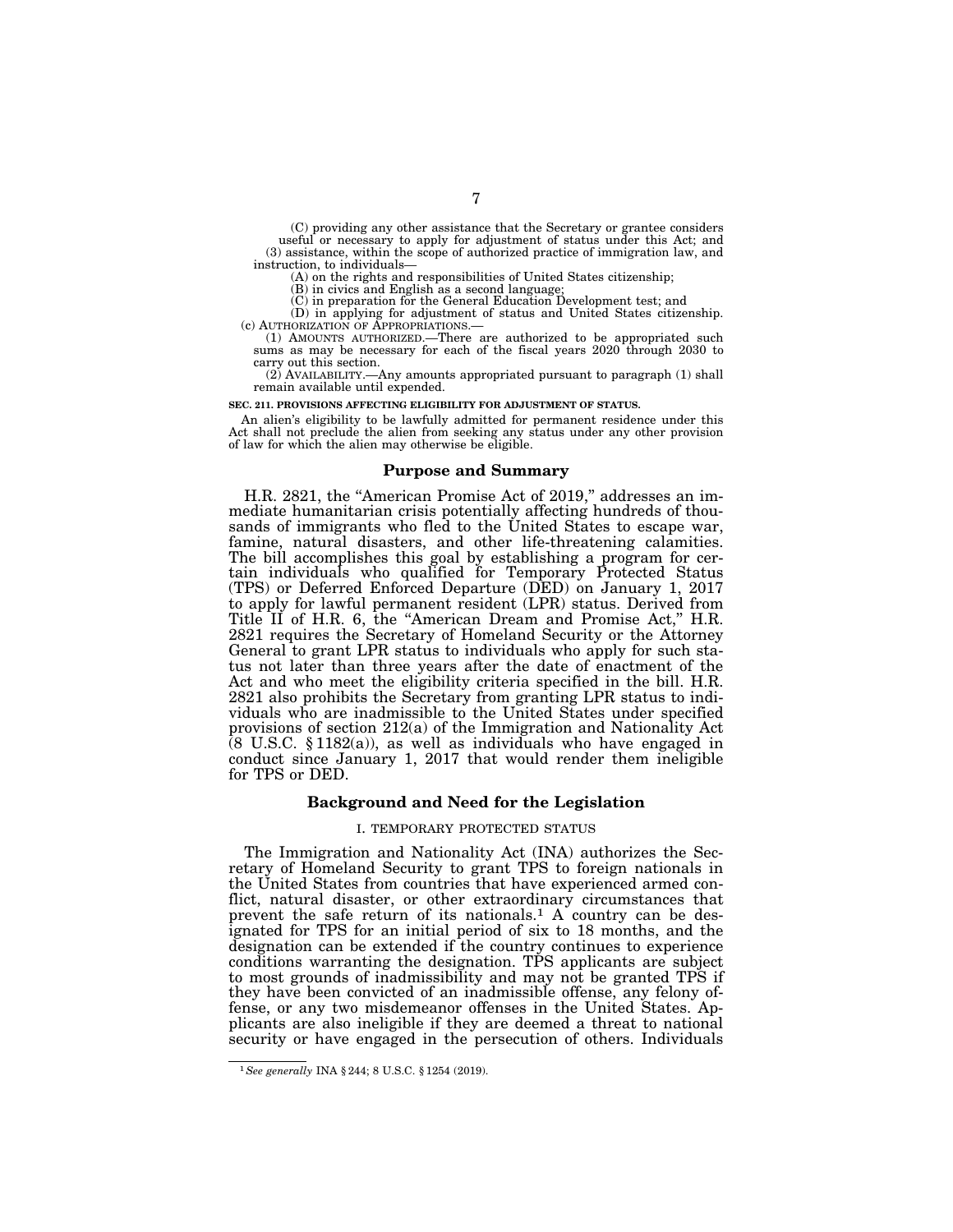granted TPS are eligible for work authorization and are not subject to removal if they maintain TPS status.

Since 1990, when the TPS provisions were enacted, a total of 21 countries (or parts of countries) have been designated for TPS. At present, ten countries hold TPS designations: El Salvador, Haiti, Honduras, Nepal, Nicaragua, Somalia, South Sudan, Sudan, Syria, and Yemen.2 An estimated 320,000 individuals from these ten countries are currently in the United States in TPS status.3 In a number of these nations, conditions have remained deteriorated for so long that many TPS holders have lawfully remained in the United States for decades.

Notwithstanding compelling evidence that conditions in these countries remain dire, the Trump Administration terminated TPS designations for six of them over the past year, throwing the lives and futures of more than 300,000 people into turmoil.4 In doing so, the Administration ignored warnings from senior U.S. diplomats that termination would destabilize Central America and the Caribbean, which could potentially trigger a new surge of unauthorized immigration.5 Through cables to Administration officials, diplomats explained that TPS recipients send remittances home that spur job creation and reduce pressure to emigrate.6

Last year, a federal court in Ramos v. Nielsen granted a preliminary injunction preventing the Administration from proceeding with the termination of TPS for El Salvador, Haiti, Nicaragua, and Sudan, finding that the plaintiffs had made a substantial showing that the Administration's decisions had violated the Administrative Procedure Act.7 On October 31, 2018, DHS announced that affected TPS beneficiaries would retain TPS status and its associated benefits for the duration of the preliminary injunction, unless an individual's TPS status was withdrawn due to ineligibility.8 On March 12, 2019, in accordance with a court-approved stipulation to stay proceedings, DHS also extended TPS for Nepal and Honduras, pending a final disposition or other court order in Ramos.9

#### II. DEFERRED ENFORCEMENT DEPARTURE

In accordance with his constitutional authority to conduct foreign relations, the President has the discretion to grant DED to foreign nationals for foreign policy reasons.<sup>10</sup> DED is a temporary and dis-

<sup>2</sup>*See* U.S. Citizenship and Immigration Services, *Temporary Protected Status,* Dep't of Homeland Security (identifying countries currently designated for TPS), https://www.uscis.gov/human-

itarian/temporary-protected-status.<br><sup>3</sup> Nicole Prchal Svajlenka, Angie Bautista-Chavez, & Laura Muñoz Lopez, TPS Holders Are<br>Integral Members of the U.S. Economy and Society, Center for American Progress (Oct. 20,<br>2017), h

ers-are-integral-members-of-the-u-s-economy-and-society*l.*<br>4 Nick Miroff et al., *U.S. Embassy Cables Warned Against Expelling 300,000 Immigrants.*<br>7 Tump Officials Did it Anyway, WASH. POST (May 8, 2018), https://www.was officials-did-it-anyway/2018/05/08/065e5702-4fe5-11e8-b966-bfb0da2dad62\_story.html?utm\_term= .bbdbfea9dcb1. 5 *Id.* 

 $^6\mathit{Id}.$ 

<sup>7</sup> Ramos v. Nielsen, Case No. 18–cv–01554–EMC (N.D. Cal. 2017).

<sup>&</sup>lt;sup>8</sup>U.S. Dep't of Homeland Security, Continuation of Documentation for Beneficiaries of Temporary Protected Status Designations for Sudan, Nicaragua, Haiti, and El Salvador, 83 Fed.<br>Reg. 54764 (Oct. 31, 2018). On April 11,

for Haiti. Saget v. Trump, Case No. 18–cv–01599 (E.D.N.Y 2018).<br><sup>9</sup> Bhattarai v. Nielsen, No. 19–cv–731 (N.D. Cal Mar. 12, 2019).<br><sup>10</sup> See Jill H. Wilson, *Temporary Protected Status: Overview and Current Issues, Cong. Res*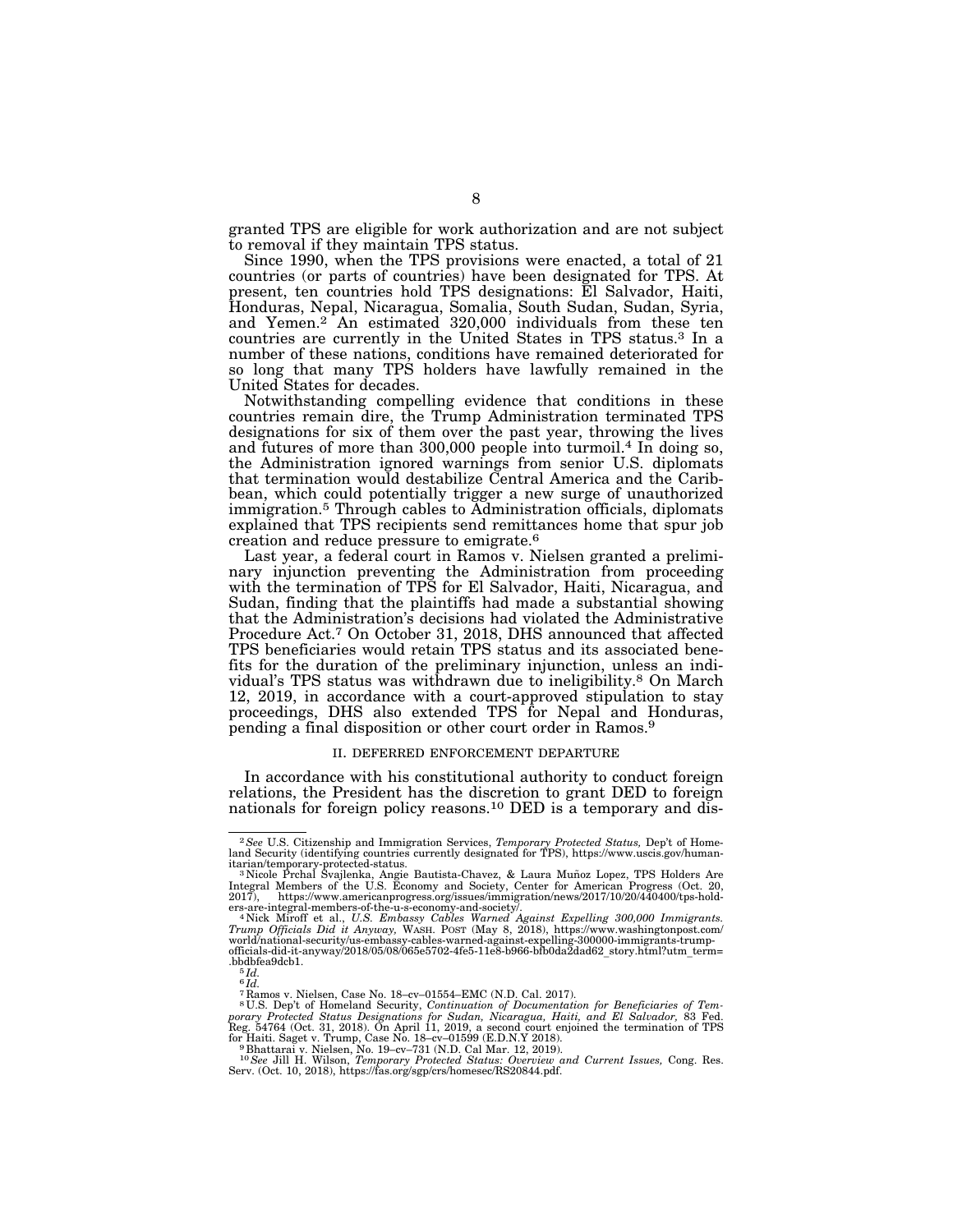cretionary stay of removal that is similar in many respects to TPS except that it lacks explicit statutory basis.<sup>11</sup> In 1992, President George H. W. Bush granted DED to approximately 190,000 people following the expiration of El Salvador's initial TPS designation.<sup>12</sup> In 2007, President George W. Bush granted DED to Liberian nationals following the termination of TPS for Liberia, and this designation was extended several times by President Barack Obama.13

On March 27, 2018, President Trump announced the termination of DED for Liberia, effective March 31, 2019.14 Subsequently, the President on March 28, 2019 signed a last-minute reprieve for Liberia, granting an additional extension of the ''wind-down'' period until March 30, 2020.15 An estimated 840 Liberians are living in the United States with DED and work authorization, with many having lived here for almost three decades.<sup>16</sup>

#### III. THE ECONOMIC BENEFITS OF PROVIDING PERMANENT RELIEF TO TPS AND DED RECIPIENTS

In addition to the humanitarian effects, the failure to permanently protect TPS and DED holders would destabilize the economy and local communities by removing a long-term and reliable workforce from key industries. TPS recipients have lived in the United States for an average of 19 years, are employed at high rates, and have family relationships in the United States that include nearly 275,000 U.S. citizen children.17 TPS holders live in every region of the United States, with the largest populations in California, Texas, Florida, New York, Virginia, and Maryland.18

The Center for Migration Studies has found that TPS recipients from El Salvador, Honduras, and Haiti are employed at very high rates (81 to 88 percent) in a variety of industries that often struggle to find sufficient U.S. workers.<sup>19</sup> Indeed, TPS holders are filling critical workforce gaps in industries central to economic growth and community development, including construction, food service, and landscaping.20 An additional 11 percent of TPS holders are self-employed and have likely created jobs for American workers as a result.<sup>21</sup>

 $^{11}$ Id.<br> $^{12}$ Id.<br> $^{14}$ Id.<br><sup>15</sup> President Donald J. Trump, *Extension of Deferred Enforced Departure For Liberians,* Presi-<br><sup>15</sup> Presidential Memorandum (Mar. 28, 2019), https://www.whitehouse.gov/presidential-actions/ randum-extension-deferred-enforced-departure-liberians/. 16*See* Jill H. Wilson, *Temporary Protected Status: Overview and Current Issues*, Cong. Res.

Serv. (Oct. 10, 2018), https://fas.org/sgp/crs/homesec/RS20844.pdf.<br><sup>17</sup> Nicole Prchal Svajlenka et al., *IPS Holders are Integral Members of the U.S. Economy and*<br>*Society,* Center for American Progress (Oct. 20, 2017), h immigration/news/2017/10/20/440400/tps-holders-are-integral-members-of-the-u-s-economy-and-

society/. 18 Robert Warren et al., *A Statistical and Demographic Profile of the U.S. Temporary Protected*  Status Populations from El Salvador, Honduras, and Haiti, Center for Migration Studies, Jour-<br>nal on Migration and Human Security (rev. Aug. 2017), https://journals.sagepub.com/doi/pdf/ 10.1177/233150241700500302.<br><sup>19</sup>*Id.* <sup>20</sup>For example, with a low 4.1 percent unemployment rate, the construction industry had

roughly 278,000 job openings in September 2018. The accommodation and food services indus-<br>try, with a 5.3 percent unemployment rate, had nearly 961,000 job openings. American Immigra-<br>tion Council, *Workers with Temporary* 2019), https://www.americanimmigrationcouncil.org/research/workers-temporary-protected-status-key-industries-and-states. 21 Robert Warren and Donald Kerwin, *A Statistical and Demographic Profile of the U.S. Tem-*

*porary Protected Status Populations from El Salvador, Honduras, and Haiti,* Center for Migra-Continued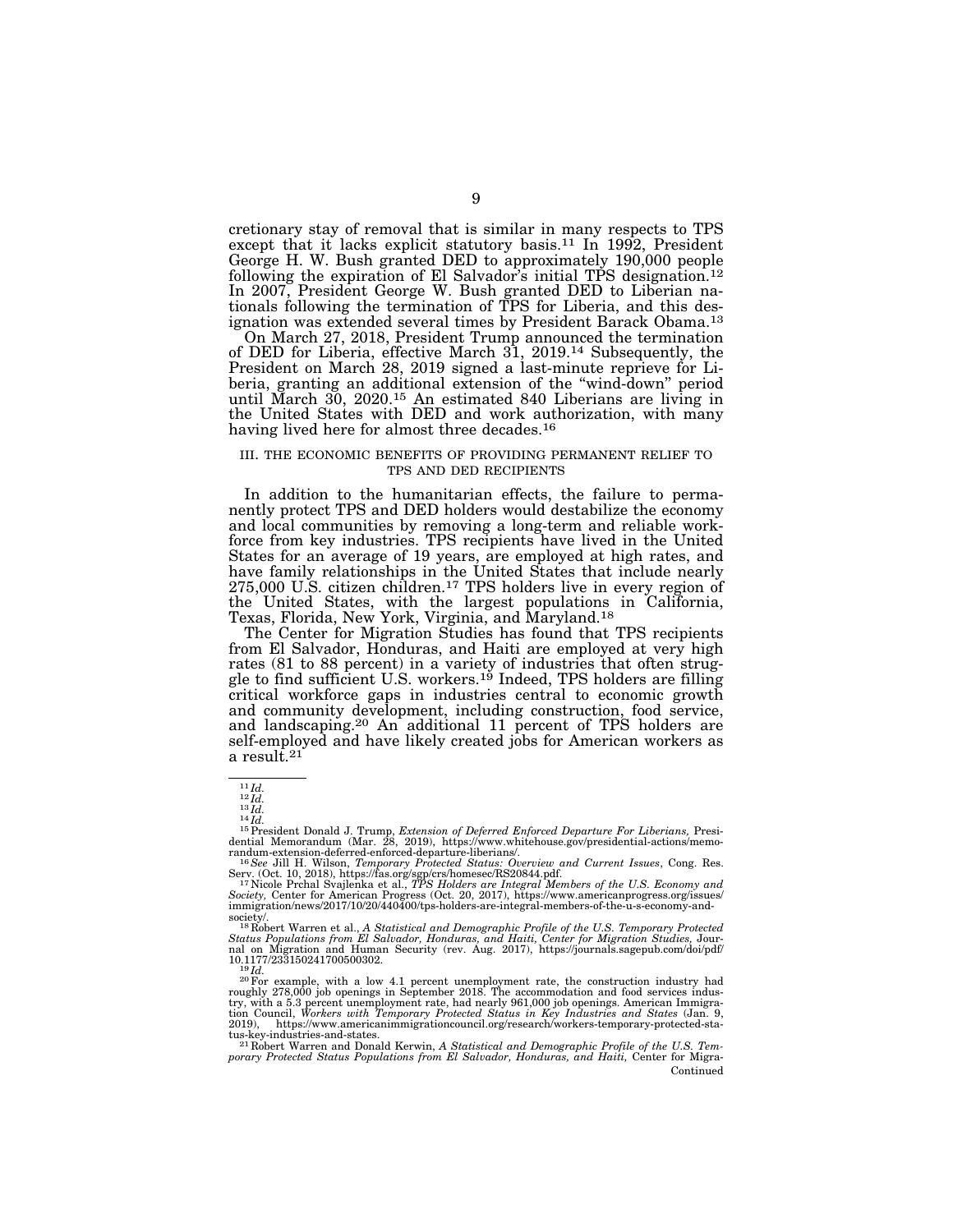TPS holders make significant contributions to the U.S. economy not only through their participation in the workforce, but also through consumer spending and tax revenue. For example, one third of the 206,000 TPS households from El Salvador, Honduras, and Haiti have mortgages.22 More broadly, according to one report, losing TPS workers would result in a \$4.5 billion loss to GDP annually.23 Social Security and Medicare would take a \$6.9 billion loss, the cost of deportation would be \$3.1 billion, and the loss of TPS workers would cost industries \$967 million.24

#### **Hearings**

For the purposes of section 103(i) of H. Res. 6 of the 116th Congress, the following hearing was used to develop H.R. 6 and H.R. 2821: "Protecting Dreamers and TPS Recipients," held before the full Committee on March 6. 2019. The Committee heard testimony from: Jin Park, a Korean national DACA recipient, Harvard graduate, and Rhodes Scholar who came to the United States at the age of seven; Yazmin Irazoqui Ruiz, a Mexican national DACA recipient and *summa cum laude* graduate of the University of New Mexico who came to the United States at the age of three and is currently attending medical school; Yatta Kiazolu, a Liberian national DED holder who has lived in the United States for 22 years and is currently enrolled in a PhD program at the University of California, Los Angeles; Jose Palma, a Salvadoran national TPS recipient who is married to another TPS recipient, has four U.S. citizen children, and serves as the National Coordinator of the National TPS Alliance; Donald Graham, former owner of *The Washington Post* and co-founder of TheDream.US, which provides scholarships to thousands of highly motivated Dreamers and TPS recipients; Catholic Bishop Mario Dorsonville, Auxiliary Bishop of the Archdiocese of Washington, a naturalized immigrant from Colombia, and the incoming Migration Chairman of the U.S. Conference of Catholic Bishops; Hilario Yanez, a DACA recipient and a graduate of the University of Houston; and Andrew R. Arthur, a former immigration judge and a Resident Fellow at the Center for Immigration Studies.

Witnesses shared their personal stories and highlighted the need for a legislative solution by exploring the critical contributions of TPS and DED recipients, many of whom have lived lawfully in the United States for more than 20 years while building their lives, raising their families, and contributing to our economy. Witnesses also noted the personal and community-based impacts resulting from the Administration's decision to terminate the TPS and DED designations of numerous countries.

tion Studies, JMHS Volume 5 Number 3 (2017), https://journals.sagepub.com/doi/pdf/10.1177/<br>233150241700500302.

<sup>233150241700500302. 22</sup> *Id.* <sup>23</sup> Amanda Baran, Jose Magana-Salgado, Tom K. Wong, *Economic Contributions by Salvadoran, Honduran, and Haitian TPS Holders,* Immigrant Legal Resource Center (Apr. 2017), https://www.ilrc.org/sites/default/files/resources/2017-04-18\_economic\_contributions\_by\_ salvadoran\_honduran\_and\_haitian\_tps\_holders.pdf. 24 American Immigration Council, *Workers with Temporary Protected Status in Key Industries* 

*and States* (Jan. 9, 2019), https://www.americanimmigrationcouncil.org/research/workers-temporary-protected-status-key-industries-and-states.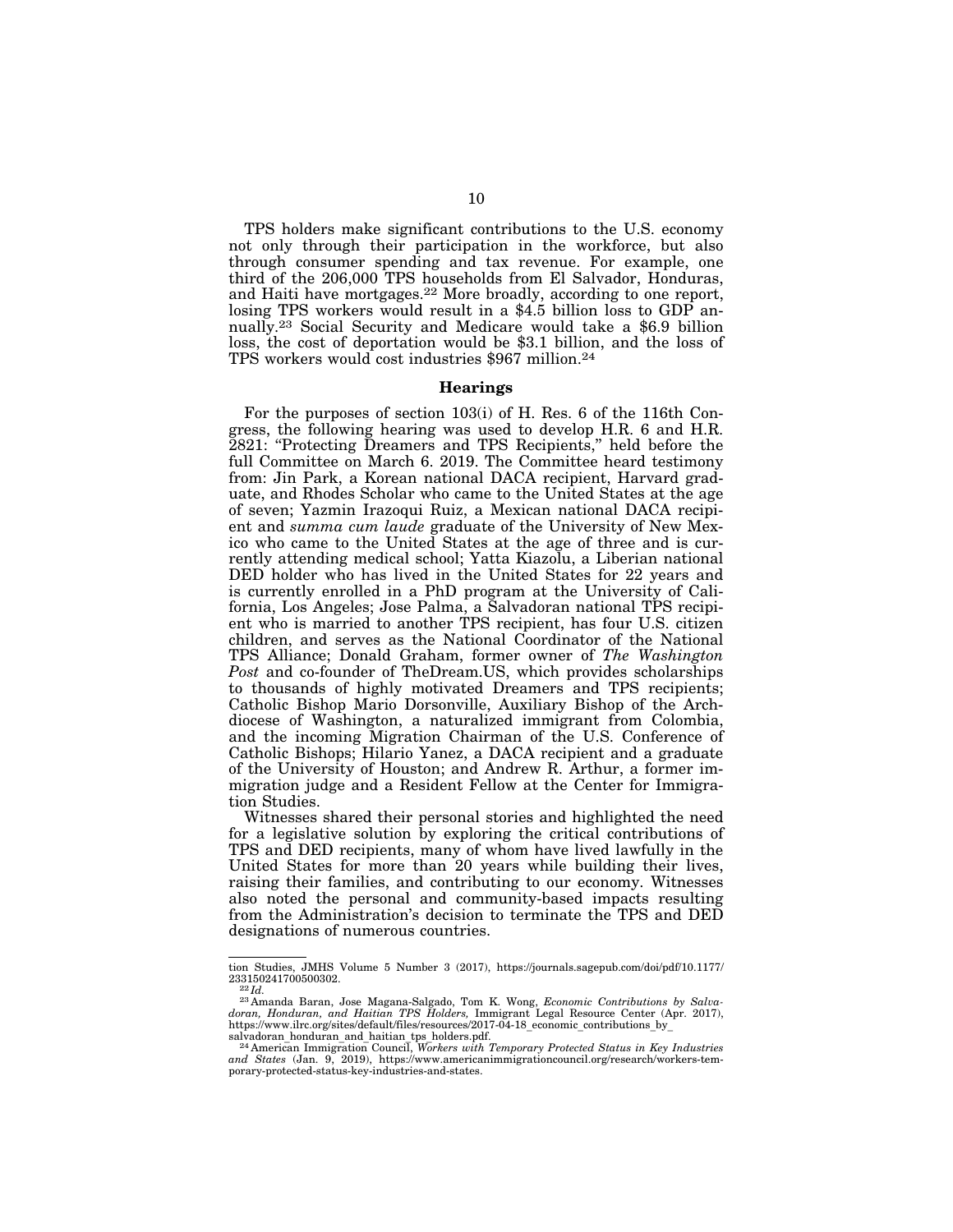# **Committee Consideration**

On May 22, 2019, the Committee met in open session and ordered the bill, H.R. 2821, favorably reported with an amendment in the nature of a substitute, by a rollcall vote of 20 to 9, a quorum being present.

# **Committee Votes**

In compliance with clause 3(b) of rule XIII of the Rules of the House of Representatives, the Committee advises that the following rollcall votes occurred during the Committee's consideration of H.R. 2821:

1. An amendment by Mr. Cline to amend section 101 to change the date on which individuals must have been eligible for TPS or DED from "January 1, 2017" to "January 1, 2010," was defeated by a rollcall vote of 9 to 20.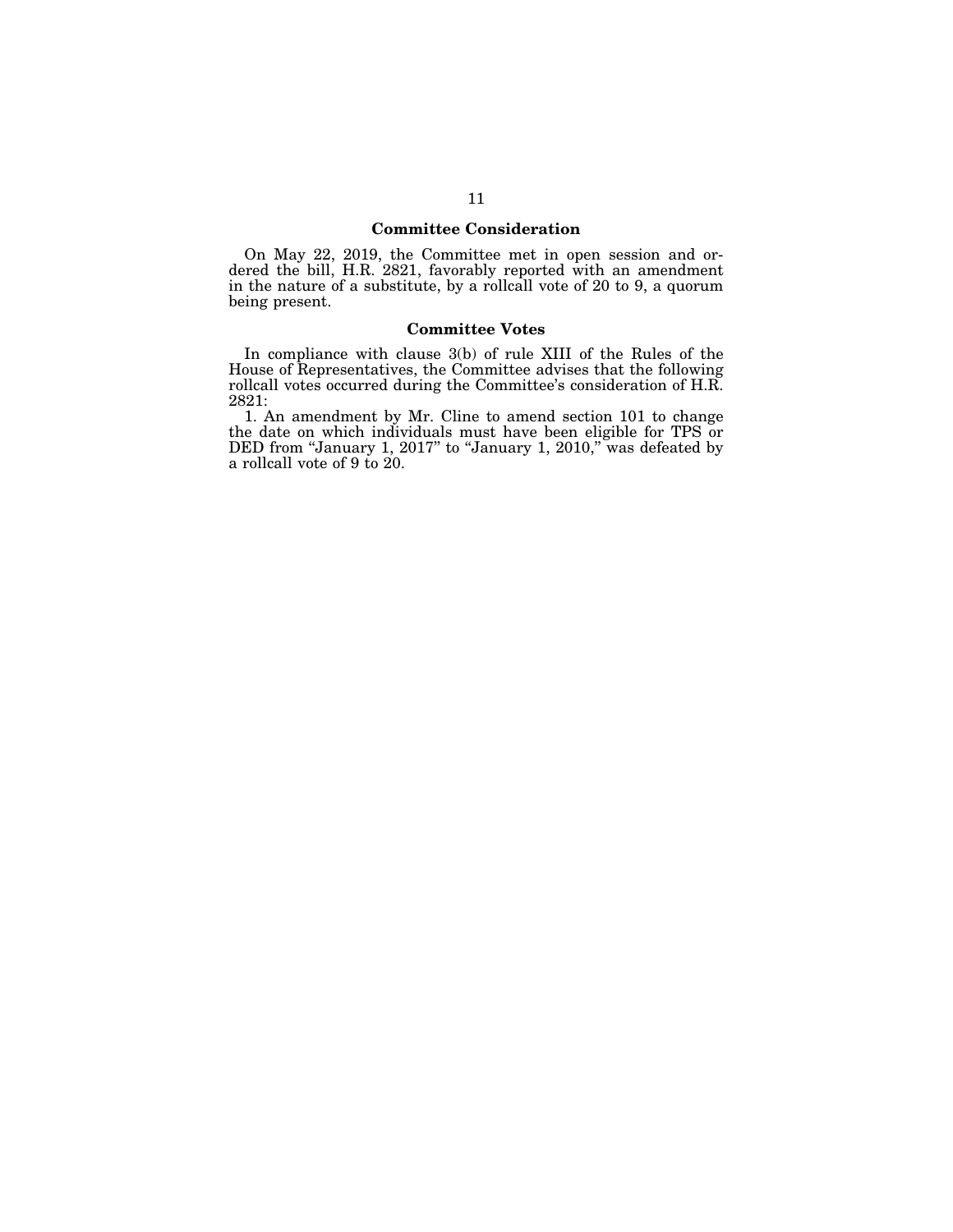Roll Call No.  $\{\}$ 

Amendment #  $\lambda$  (

Jerrold Nadler (NY-10)

# Date:  $5|22|14$

AYES NOS PRES.

Ä.

# COMMITTEE ON THE JUDICIARY

House of Representatives 116<sup>th</sup> Congress  $\sim$ ) to ANS to HR subffered by Rep. Cline

Zoe Lofgren (CA-19) Ö Sheila Jackson Lee (TX-18) Ÿ Steve Cohen (TN-09) Hank Johnson (GA-04) Ted Deutch (FL-02) Karen Bass (CA-37) Cedric Richmond (LA-02)  $\overline{\phantom{a}}$  PASSED Hakeem Jeffries (NY-08) David Cicilline (RI-01) Eric Swalwell (CA-15) Ted Lieu (CA-33) FAILED Jamie Raskin (MD-08) Pramila Jayapal (WA-07)<br>Val Demings (FL-10) Lou Correa (CA-46) Mary Gay Scanlon (PA-05) Sylvia Garcia (TX-29) Joseph Neguse (CO-02)<br>Lucy McBath (GA-06) Greg Stanton (AZ-09) Madeleine Dean (PA-04) Debbie Mucarsel-Powell (FL-26) V Veronica Escobar (TX-16) **AYES**  $NOS$ **PRES** Doug Collins (GA-27) ₹ James F. Sensenbrenner (WI-05) Steve Chabot (OH-01) Louie Gohmert (TX-01) Jim Jordan (OH-04) Ken Buck (CO-04) John Ratcliffe (TX-04) Martha Roby (AL-02) Matt Gaetz (FL-01) Mike Johnson (LA-04) Andy Biggs (AZ-05) Tom McClintock (CA-04) Debbie Lesko (AZ-08) Guy Reschenthaler (PA-14) Ben Cline (VA-06) Kelly Armstrong (ND-AL) Greg Steube (FL-17) AYES NOS PRES. **TOTAL**  $\mathcal{O}_{\mathcal{C}}$  $\infty$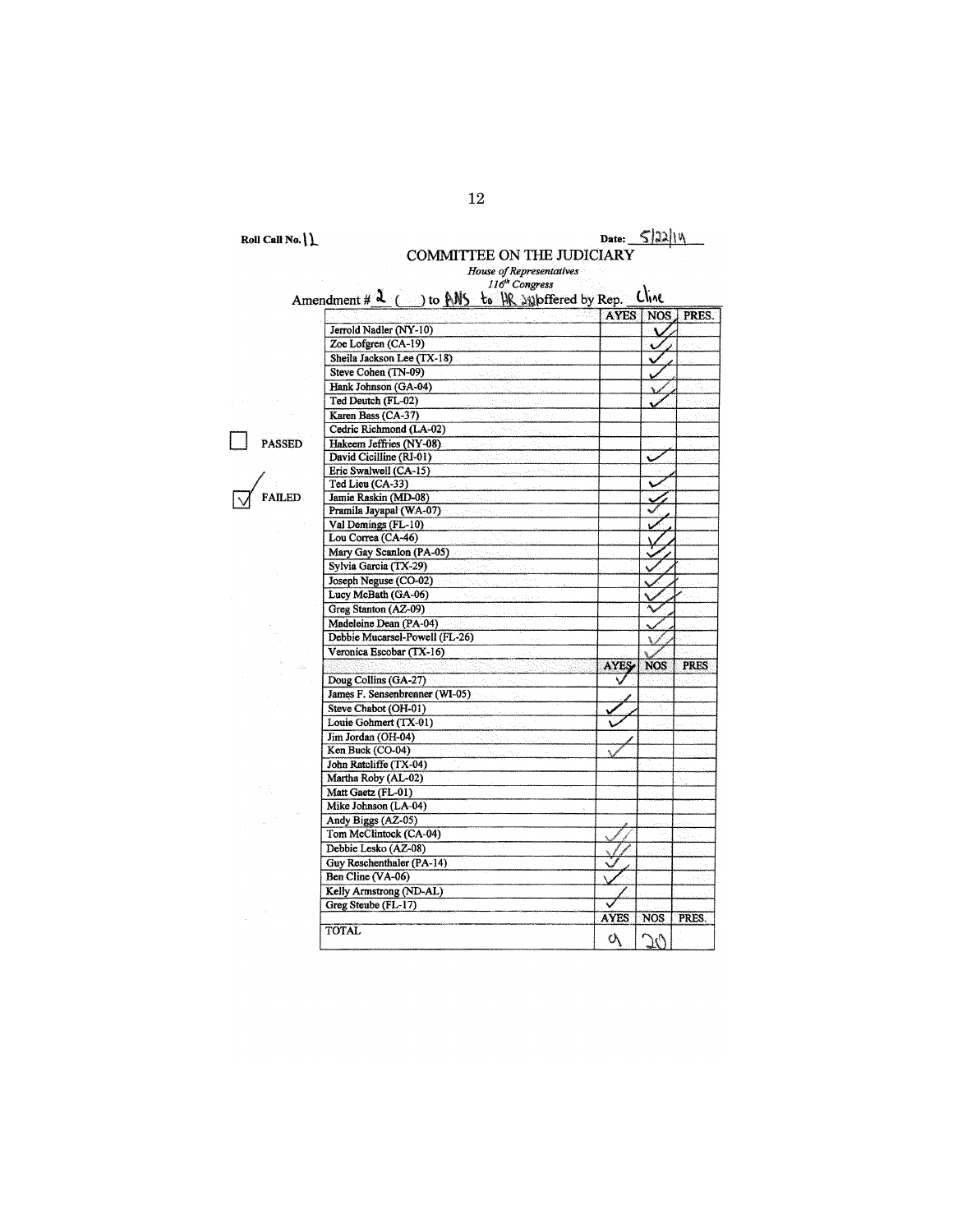2. Motion to report H.R. 2821, as amended, favorably was agreed to by a rollcall vote of 20 to 9.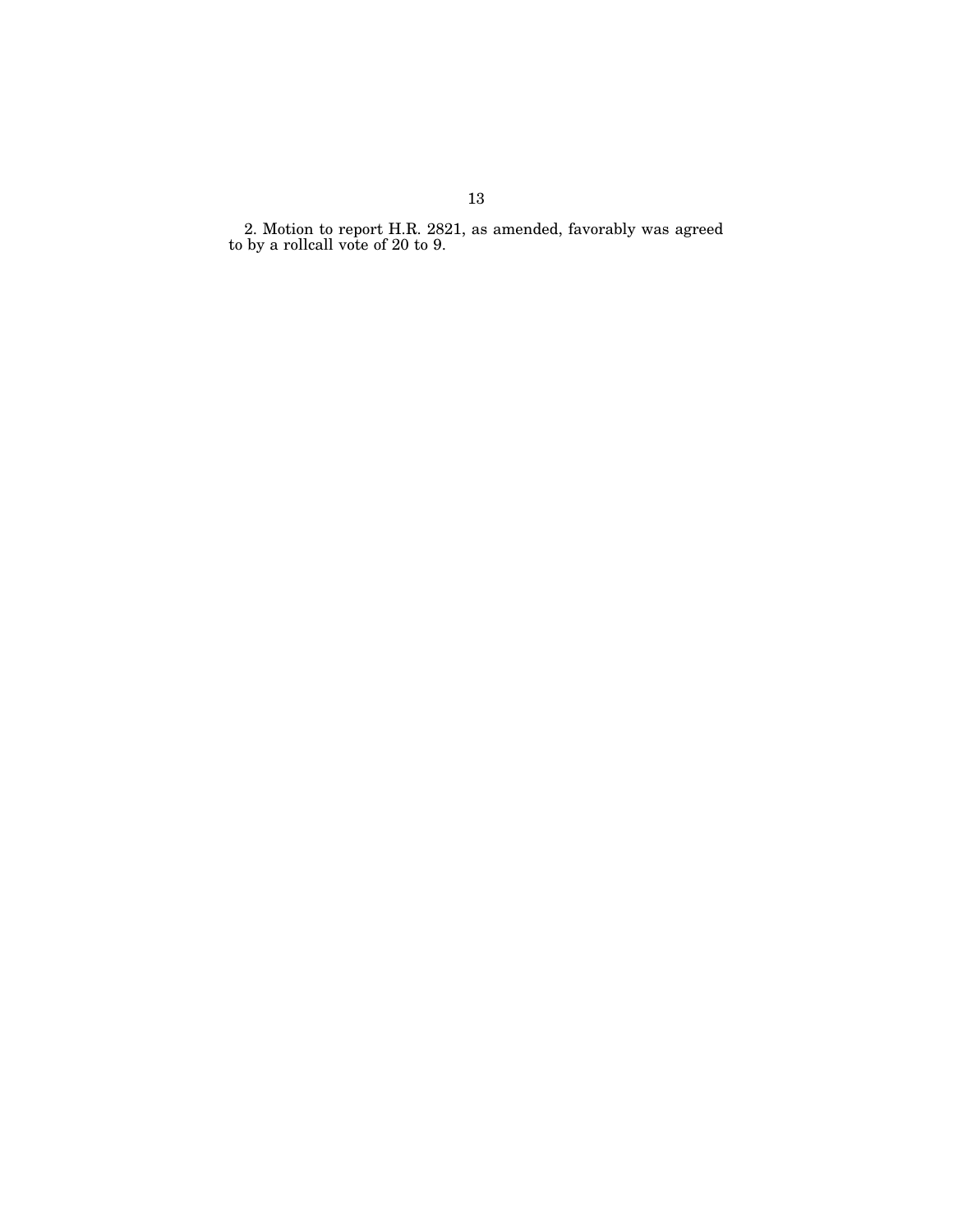Roll Call No.  $\mathcal{V}$ 

# Date:  $\frac{\sum |a_i|}{a_i}$ <br>COMMITTEE ON THE JUDICIARY<br>*House of Representatives*<br> $116^{\text{th}}$  Congress

| Final Passage on H.R. 2821 as a me.   |             |            |              |  |
|---------------------------------------|-------------|------------|--------------|--|
|                                       |             |            |              |  |
|                                       |             | AYES NOS   | <b>PRES.</b> |  |
| Jerrold Nadler (NY-10)                |             |            |              |  |
| Zoe Lofgren (CA-19)                   | ν           |            |              |  |
| Sheila Jackson Lee (TX-18)            |             |            |              |  |
| Steve Cohen (TN-09)                   | v           |            |              |  |
| Hank Johnson (GA-04)                  |             |            |              |  |
| Ted Deutch (FL-02)                    |             |            |              |  |
| Karen Bass (CA-37)                    |             |            |              |  |
| Cedric Richmond (LA-02)               |             |            |              |  |
|                                       |             |            |              |  |
| Hakeem Jeffries (NY-08)<br>PASSED     |             |            |              |  |
| David Cicilline (RI-01)               |             |            |              |  |
| Eric Swalwell (CA-15)                 |             |            |              |  |
| Ted Lieu (CA-33)                      |             |            |              |  |
| Jamie Raskin (MD-08)<br><b>FAILED</b> |             |            |              |  |
| Pramila Jayapal (WA-07)               |             |            |              |  |
| Val Demings (FL-10)                   | v           |            |              |  |
| Lou Correa (CA-46)                    |             |            |              |  |
| Mary Gay Scanlon (PA-05)              |             |            |              |  |
| Sylvia Garcia (TX-29)                 |             |            |              |  |
| Joseph Neguse (CO-02)                 |             |            |              |  |
| Lucy McBath (GA-06)                   |             |            |              |  |
| Greg Stanton (AZ-09)                  |             |            |              |  |
| Madeleine Dean (PA-04)                |             |            |              |  |
| Debbie Mucarsel-Powell (FL-26)        |             |            |              |  |
| Veronica Escobar (TX-16)              |             |            |              |  |
|                                       | <b>AYES</b> | NOS,       | <b>PRES</b>  |  |
| Doug Collins (GA-27)                  |             |            |              |  |
| James F. Sensenbrenner (WI-05)        |             |            |              |  |
| Steve Chabot (OH-01)                  |             |            |              |  |
| Louie Gohmert (TX-01)                 |             |            |              |  |
|                                       |             |            |              |  |
| Jim Jordan (OH-04)                    |             |            |              |  |
| Ken Buck (CO-04)                      |             |            |              |  |
| John Ratcliffe (TX-04)                |             |            |              |  |
| Martha Roby (AL-02)                   |             |            |              |  |
| Matt Gaetz (FL-01)                    |             |            |              |  |
| Mike Johnson (LA-04)                  |             |            |              |  |
| Andy Biggs (AZ-05)                    |             |            |              |  |
| Tom McClintock (CA-04)                |             |            |              |  |
| Debbie Lesko (AZ-08)                  |             |            |              |  |
| Guy Reschenthaler (PA-14)             |             |            |              |  |
| Ben Cline (VA-06)                     |             |            |              |  |
| Kelly Armstrong (ND-AL)               |             |            |              |  |
| Greg Steube (FL-17)                   |             |            |              |  |
|                                       | AYES.       | <b>NOS</b> | PRES.        |  |
| <b>TOTAL</b>                          | DÒ          | ٩          |              |  |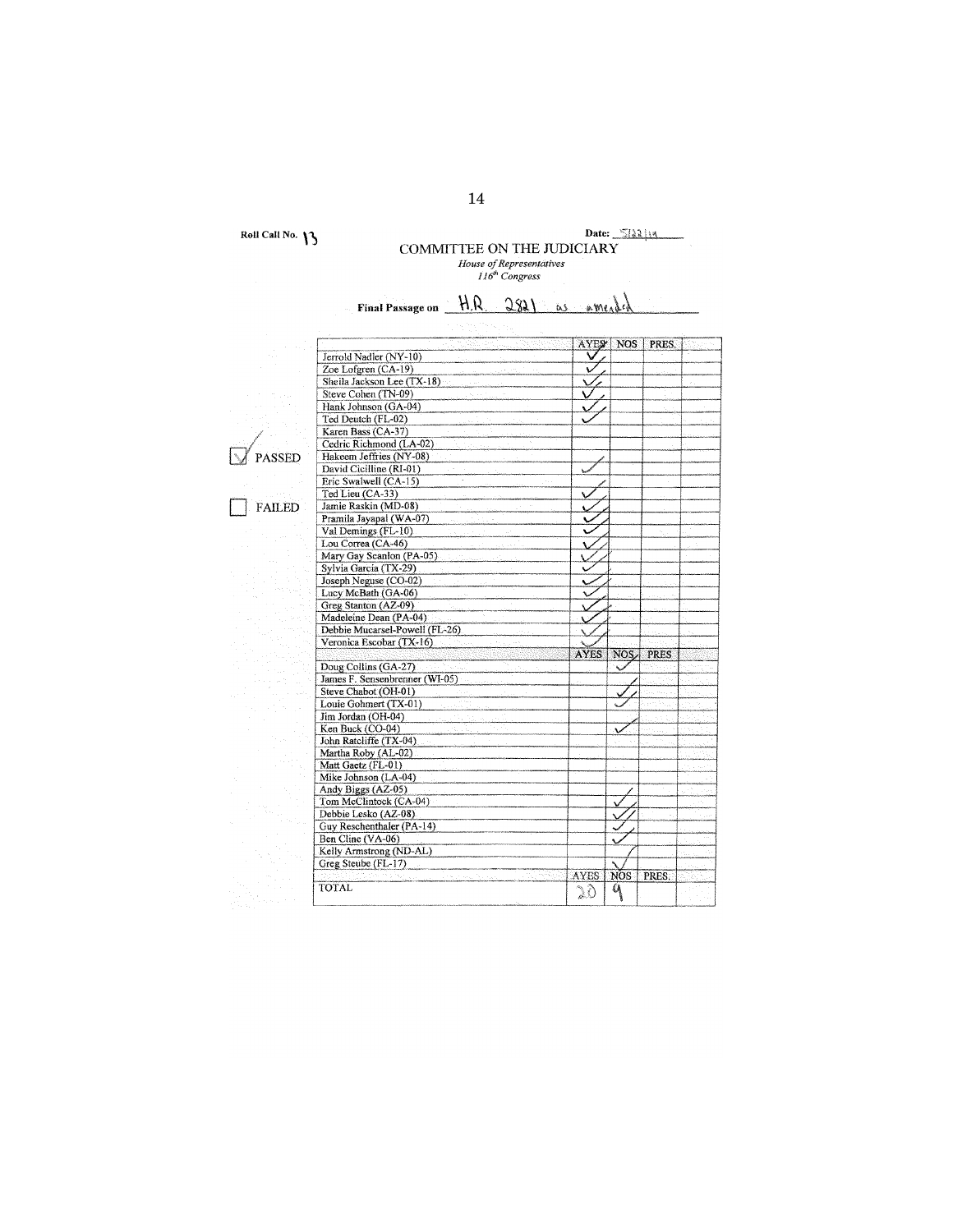# **Committee Oversight Findings**

In compliance with clause  $3(c)(1)$  of rule XIII of the Rules of the House of Representatives, the Committee advises that the findings and recommendations of the Committee, based on oversight activities under clause 2(b)(1) of rule X of the Rules of the House of Representatives, are incorporated in the descriptive portions of this report.

#### **Committee Estimate of Budgetary Effects**

In compliance with clause 3(d) of rule XIII of the Rules of the House of Representatives, the following statement is made concerning the effects on the budget of the bill, H.R. 2821, as reported. The Committee agrees with the estimate prepared by the Congressional Budget Office, which is included below.

# **New Budget Authority, Entitlement Authority, and Tax Expenditures**

Pursuant to clause  $3(c)(2)$  of rule XIII of the Rules of the House of Representatives, the Committee adopts as its own the estimate of new budget authority, entitlement authority, or tax expenditures or revenues contained in the cost estimate prepared by the Director of the Congressional Budget Office pursuant to section 402 of the Congressional Budget Act of 1974.

# **Congressional Budget Office Cost Estimate**

In compliance with clause  $3(c)(3)$  of rule XIII of the Rules of the House of Representatives, the Committee sets forth, with respect to the bill, H.R. 2821, the following estimate and comparison prepared by the Director of the Congressional Budget Office under section 402 of the Congressional Budget Act of 1974:

> U.S. CONGRESS, CONGRESSIONAL BUDGET OFFICE, *Washington, DC, May 30, 2019.*

Re H.R. 2821 the American Promise Act of 2019.

Hon. JERROLD NADLER,

*Chairman, Committee on the Judiciary,* 

*House of Representatives, Washington, DC.* 

DEAR MR. CHAIRMAN: The Congressional Budget Office and staff of the Joint Committee on Taxation (JCT) have completed an estimate of the direct spending and revenue effects of H.R. 2821, the American Promise Act of 2019, as ordered reported by the House Committee on the Judiciary on May 22, 2019. On net, CBO and JCT estimate that enacting H.R. 2821 would increase budget deficits by \$8.3 billion over the 2020–2029 period; on-budget deficits would increase by \$7.9 billion, and off-budget deficits would increase by \$0.4 billion over that period. Because enacting the bill would affect direct spending and revenues, pay-as-you-go proce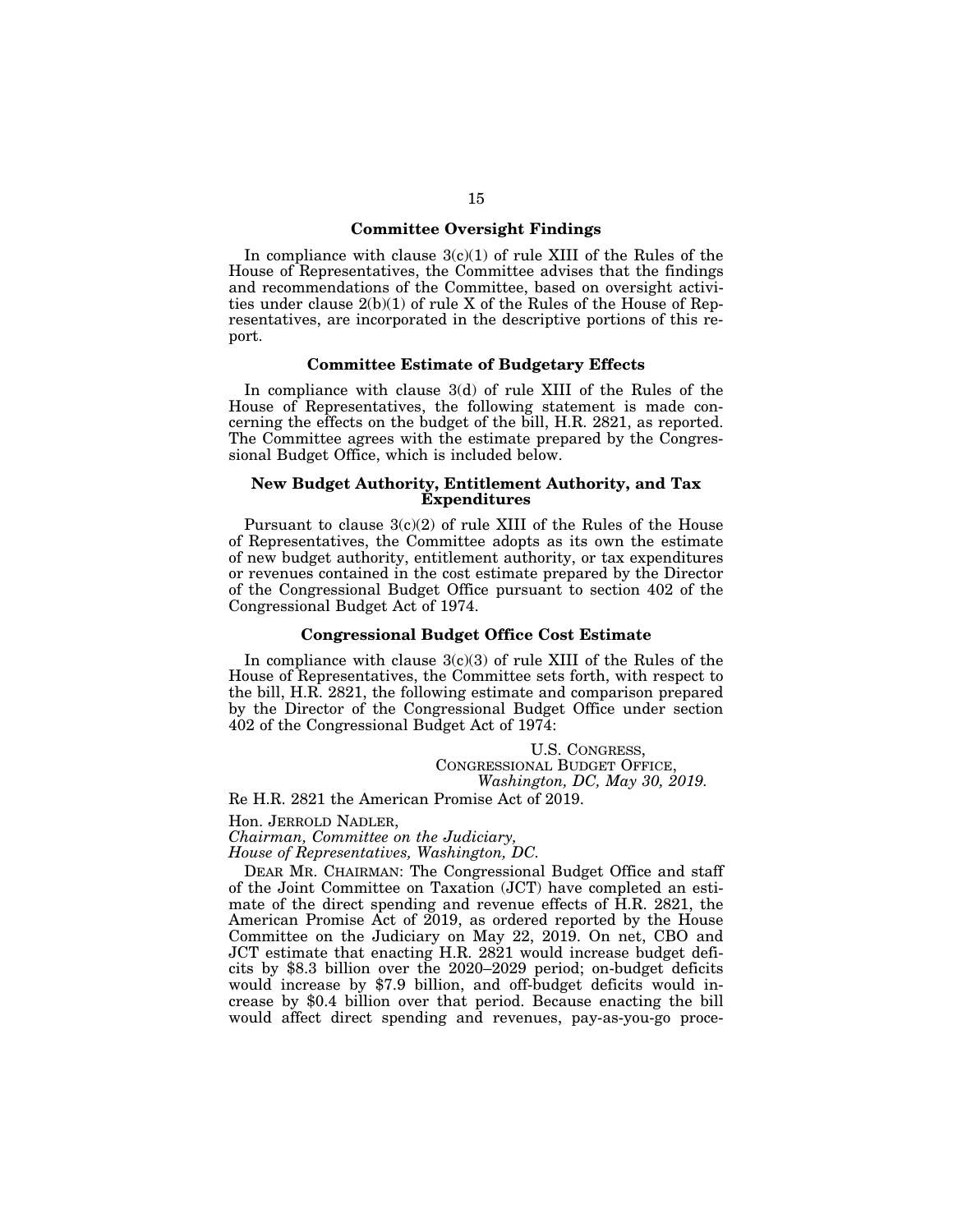dures apply.<sup>1</sup> The pay-as-you-go effects are equal to the change in on-budget deficits (see Table 1).

H.R. 2821 would allow aliens who, as of January 1, 2017, had or were otherwise eligible for Temporary Protected Status (TPS) or were eligible for Deferred Enforced Departure (DED) to receive lawful permanent resident (LPR) status under certain conditions.

CBO estimates that H.R. 2821 would provide lawful immigration status and work authorization to nearly half a million people who otherwise would be physically present in the United States without such legal authority.<sup>2</sup>

Enacting the bill would affect direct spending because LPR status confers eligibility for federal benefits—health insurance subsidies and benefits under Medicaid and also under the Supplemental Nutrition Assistance Program, among others—provided that those applicants meet the other eligibility requirements for those programs.

Enacting H.R. 2821 also would affect federal revenues because the increase in the number of workers with employment authorization would affect payroll taxes and individual and corporate income taxes. Some newly authorized workers also would become eligible for refundable tax credits (included in the spending total below). In addition, some of the fees established under the bill would be classified as revenues in the budget.

CBO and JCT estimate that enacting H.R. 2821 would increase direct spending by \$8.8 billion over the 2020–2029 period. Over that same period, CBO and JCT estimate that the bill would increase revenues, on net, by \$0.5 billion—a decline in on-budget revenues of \$0.4 billion and an increase in off-budget revenues of \$1.0 billion.

If you wish further details on this estimate, we will be pleased to provide them. The CBO staff contact is David Rafferty.

Sincerely,

KEITH HALL, *Director.* 

Enclosure.

<sup>1</sup> A relatively small number of people would be eligible for LPR status under both H.R. 2820 (the Dream Act) and H.R. 2821 (the American Promise Act), both of which were ordered re-<br>ported by the House Committee on the Judiciary on May 22, 2019. Consequently, if the provi-<br>sions of the two bills were enacted as a would be smaller than the sum of the budgetary effects of the two bills. CBO has not estimated

 $2$ The Administration has proposed to terminate TPS and DED for nationals of several countries. That policy is currently subject to a nationwide injunction. Spending and revenues in<br>CBO's baseline reflect the expectation that the injunction will eventually be lifted and the Ad-<br>ministration will implement its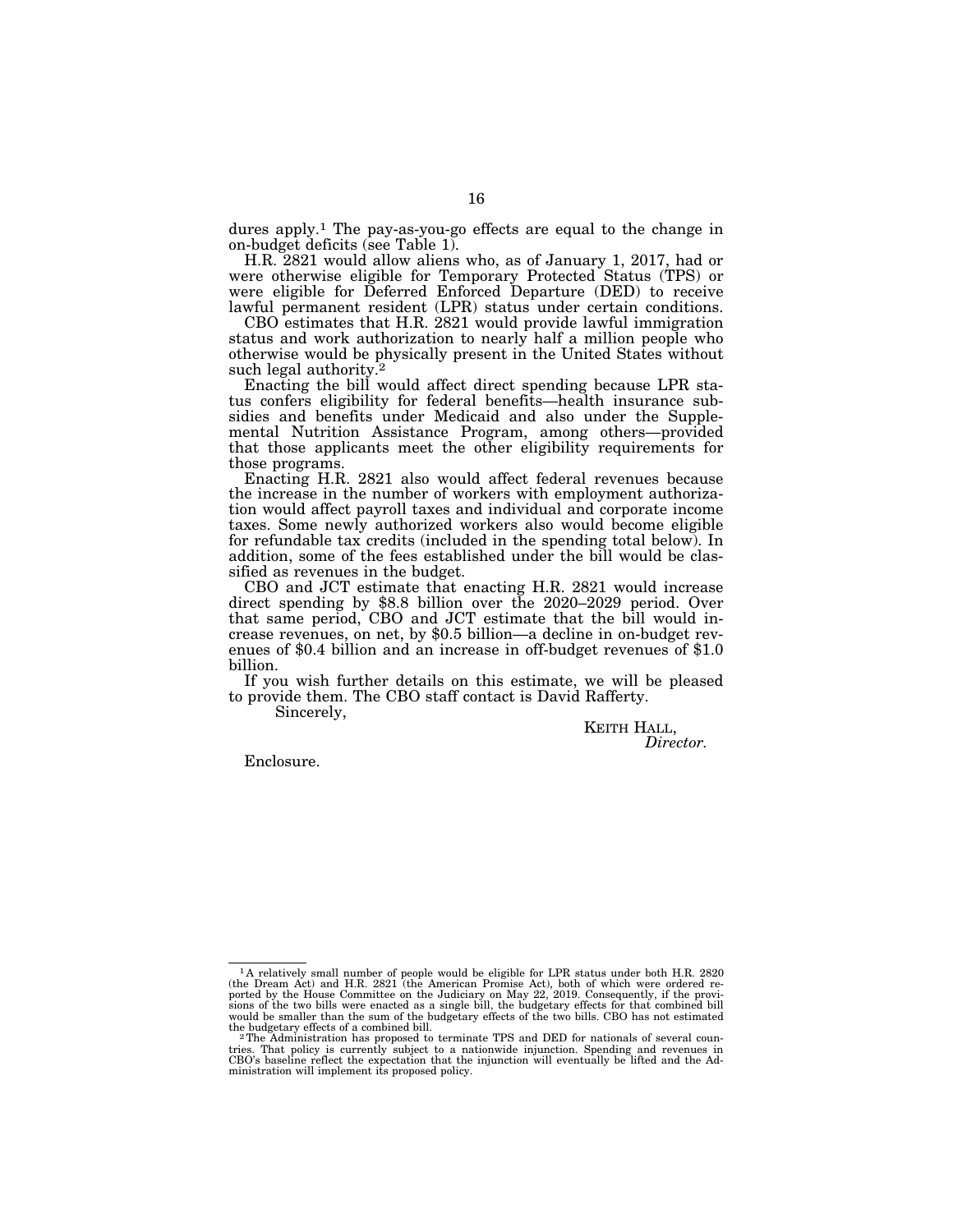| 2019                |                  |                                                                |                            |                                           |                        |                                                                                                         |                               |                               |                                |                                |                              |                                              |
|---------------------|------------------|----------------------------------------------------------------|----------------------------|-------------------------------------------|------------------------|---------------------------------------------------------------------------------------------------------|-------------------------------|-------------------------------|--------------------------------|--------------------------------|------------------------------|----------------------------------------------|
|                     | 2020             | 2021                                                           | 2022                       | 2023                                      | 2024                   | 2025                                                                                                    | 2026                          | 2027                          | 2028                           | 2029                           | 2019-                        | 2019-                                        |
|                     |                  | Changes In Direct Spending (Outlays)                           |                            |                                           |                        |                                                                                                         |                               |                               |                                |                                |                              |                                              |
|                     |                  |                                                                |                            |                                           |                        |                                                                                                         |                               |                               |                                |                                |                              |                                              |
|                     |                  |                                                                |                            |                                           |                        |                                                                                                         |                               |                               |                                |                                | 190                          |                                              |
|                     |                  |                                                                |                            |                                           |                        |                                                                                                         |                               |                               |                                |                                |                              |                                              |
| 。。。。。。。。            |                  | $\circ \circ \circ \circ$                                      |                            | ន្ល៉ាំ និង                                | 82585                  | $\overset{\text{\tiny{w}}}{\text{\tiny{w}}}$ ទី ទី ទី ទី $\overset{\text{\tiny{w}}}{\text{\tiny{w}}}$ ។ | 88998178                      | $5551255$ $80$                | <b>SRESS</b>                   | $g$ a a a a $*$                | ngaang<br>Dang               |                                              |
|                     |                  |                                                                |                            |                                           |                        |                                                                                                         |                               |                               |                                |                                |                              |                                              |
|                     | $\ast$           |                                                                |                            |                                           |                        |                                                                                                         |                               |                               |                                |                                |                              |                                              |
|                     | 165              | 230                                                            | ಸ                          | $-25$                                     |                        |                                                                                                         |                               |                               |                                |                                |                              |                                              |
|                     |                  |                                                                |                            |                                           |                        |                                                                                                         |                               |                               | ౘ                              | ౘ                              |                              |                                              |
|                     |                  |                                                                |                            |                                           |                        |                                                                                                         |                               |                               |                                |                                |                              |                                              |
|                     | 165              | 235                                                            |                            | 603                                       | 748                    | 867                                                                                                     | 1,042                         | 1.182                         | 1,316                          | 1,335                          | 1,732                        |                                              |
|                     |                  |                                                                |                            |                                           |                        |                                                                                                         |                               |                               |                                |                                |                              |                                              |
|                     |                  |                                                                |                            |                                           |                        |                                                                                                         |                               |                               |                                |                                |                              |                                              |
| $\circ$ $\circ$     | 165              | $\frac{0}{235}$                                                | $\circ$ n<br>$\frac{1}{1}$ | $\frac{70}{673}$                          | $100$<br>848           | 135<br>002                                                                                              | $180$<br>$1,222$              | $\frac{230}{1412}$            | 285<br>1,601                   | 345<br>680                     | $\frac{170}{902}$            | 1,345<br>8,819                               |
|                     |                  |                                                                | Changes in Revenues        |                                           |                        |                                                                                                         |                               |                               |                                |                                |                              |                                              |
|                     |                  |                                                                |                            |                                           |                        |                                                                                                         |                               |                               |                                |                                |                              |                                              |
|                     |                  |                                                                |                            |                                           |                        |                                                                                                         |                               |                               |                                |                                |                              |                                              |
|                     |                  |                                                                |                            | $\begin{array}{c} -40 \\ -35 \end{array}$ | ∺ ಕ                    |                                                                                                         | $-85$                         |                               | - 85<br> -                     |                                |                              |                                              |
| 0000                | $\frac{15}{115}$ | $\frac{90}{190}$                                               | ㅇㅇ유유                       |                                           |                        | <br>                                                                                                    |                               |                               |                                | အိ အိ ဓ<br>  ၂                 | $-75.45$<br>$-345$           | $-1$<br>$-1$<br>$-1$<br>$-1$<br>$-1$<br>$-1$ |
|                     |                  |                                                                |                            | $-75$                                     | $-75$                  |                                                                                                         | $-135$                        |                               | $-150$                         | 150                            |                              |                                              |
|                     |                  |                                                                |                            |                                           |                        |                                                                                                         |                               |                               |                                |                                |                              |                                              |
| $\circ$ $\circ$     | $\frac{0}{115}$  | $\frac{1}{2}$                                                  | $\circ$ a                  | 80<br>5                                   | 115                    | $\frac{40}{85}$                                                                                         | $\frac{150}{15}$              | $\frac{155}{10}$              | 155                            | 155                            | <b>195</b><br>390            | $\frac{50}{510}$                             |
|                     |                  |                                                                |                            |                                           |                        |                                                                                                         |                               |                               |                                |                                |                              |                                              |
|                     |                  | Changes in Deficits (Negatives Indicate Increases in Deficits) |                            |                                           |                        |                                                                                                         |                               |                               |                                |                                |                              |                                              |
|                     |                  |                                                                |                            |                                           |                        |                                                                                                         |                               |                               |                                |                                |                              |                                              |
| $\circ \circ \circ$ | ននុ              | $\begin{array}{c} 45 \\ + 45 \\ - 1 \end{array}$               | 3300                       | $-668$<br>$-678$<br>10                    | $-808$<br>$-823$<br>15 | $\frac{2}{9}$ $\frac{2}{9}$ $\frac{2}{9}$                                                               |                               | $-1,402$<br>$-1,327$<br>$-75$ | $-1,596$<br>$-1,466$<br>$-130$ | $-1,675$<br>$-1,485$<br>$-190$ | $-1,512$<br>$-1,537$<br>$25$ | $-8,309$<br>$-7,914$<br>$-395$               |
|                     |                  |                                                                |                            |                                           |                        |                                                                                                         | $-1,207$<br>$-1,177$<br>$-30$ |                               |                                |                                |                              |                                              |

ab

Refundable tax credits include the outlay portion of the earned income and child tax credits,

TABLE 1 .- H.R. 2821, THE AMERICAN PROMISE ACT OF 2019 TABLE 1.—H.R. 2821, THE AMERICAN PROMISE ACT OF 2019

17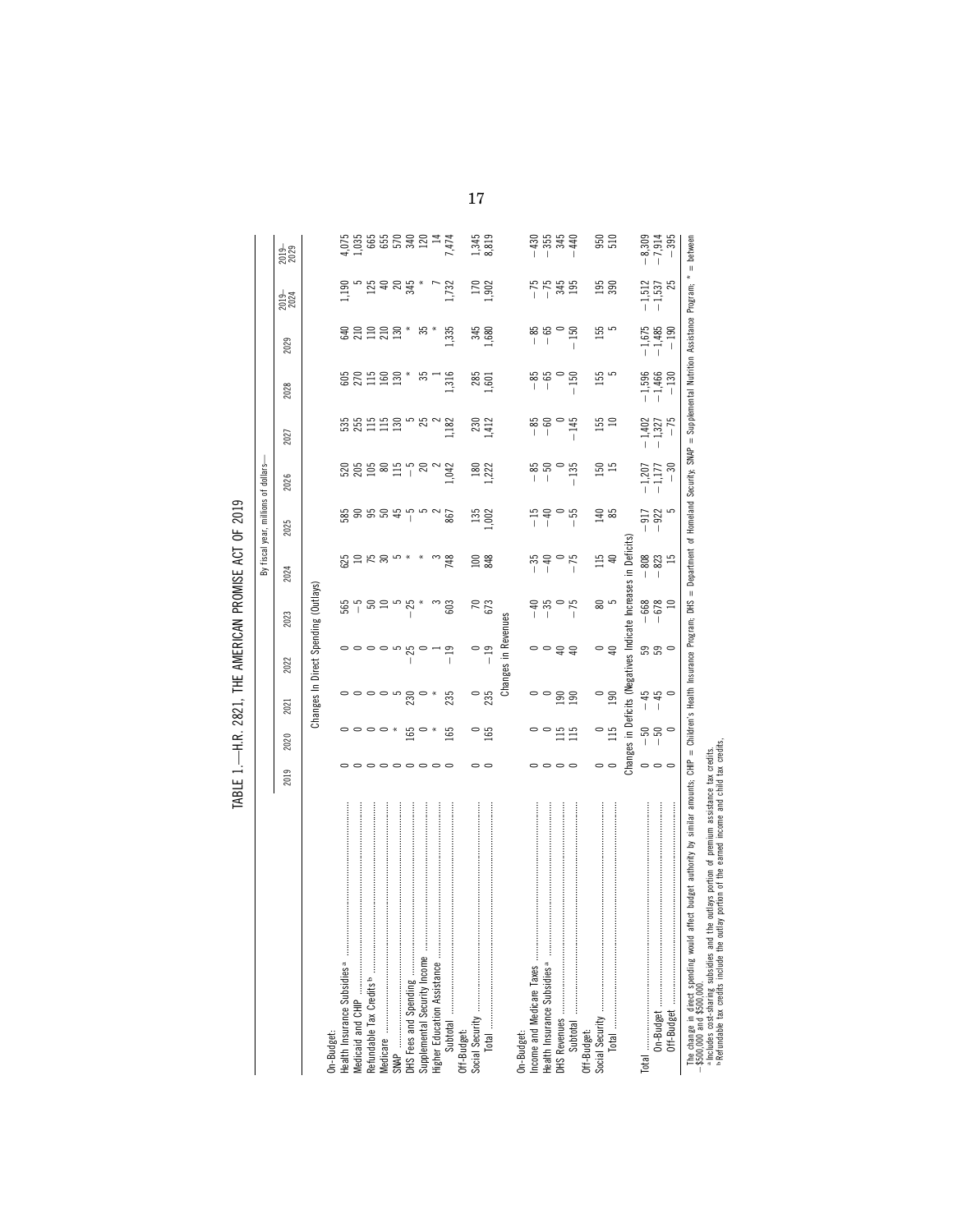# **Duplication of Federal Programs**

No provision of H.R. 2821 establishes or reauthorizes a program of the federal government known to be duplicative of another federal program, a program that was included in any report from the Government Accountability Office to Congress pursuant to section 21 of Public Law 111–139, or a program related to a program identified in the most recent Catalog of Federal Domestic Assistance.

## **Performance Goals and Objectives**

The Committee states that pursuant to clause  $3(c)(4)$  of rule XIII of the Rules of the House of Representatives, H.R. 2821 establishes a program for certain individuals who qualified for TPS or DED on January 1, 2017 to apply for lawful permanent residence.

# **Advisory on Earmarks**

In accordance with clause 9 of rule XXI of the Rules of the House of Representatives, H.R. 2821 does not contain any congressional earmarks, limited tax benefits, or limited tariff benefits as defined in clause 9(d), 9(e), or 9(f) of Rule XXI.

# **Section-by-Section Analysis**

The following discussion describes the bill as reported by the Committee.

*Sec. 1. Short Title.* Section 1 sets forth the short title of the bill as the ''American Promise Act of 2019''.

# *Title I. Treatment of Certain Nationals of Certain Countries Designated for Temporary Protected Status or Deferred Enforcement Departure.*

*Sec. 101. Adjustment of Status for Certain Nationals of Certain Countries Designated for Temporary Protected Status or Deferred Enforced Departure.* Sections 101(a) and 101(b) direct the Secretary of Homeland Security or the Attorney General to cancel the removal and adjust the status of individuals who:

(1) are nationals of a foreign state with a TPS or DED designation on January 1, 2017;

(2) had or were otherwise eligible for TPS or DED relief on that date and have not since engaged in conduct that would render them ineligible for such relief; and

(3) have been continuously physically present for three years before the date enactment.

Such individuals must also demonstrate that they are not inadmissible on the following grounds under section  $212(a)(2)$  of the Immigration and Nationality Act (8 U.S.C. § 1182(a)(2)): having healthrelated concerns; having engaged in criminal activity; posing a threat to national security; having been a stowaway; having engaged in alien smuggling; being subject to certain civil penalties; having engaged in student visa abuse; being ineligible for citizenship; having engaged in polygamy, international child abduction, or unlawful voting; or renouncing U.S. citizenship to avoid taxation. In addition to the criminal inadmissibility bars, TPS and DED eligibility requires that individuals not be convicted of any felony offense or any two misdemeanor offenses. Individuals who are eligi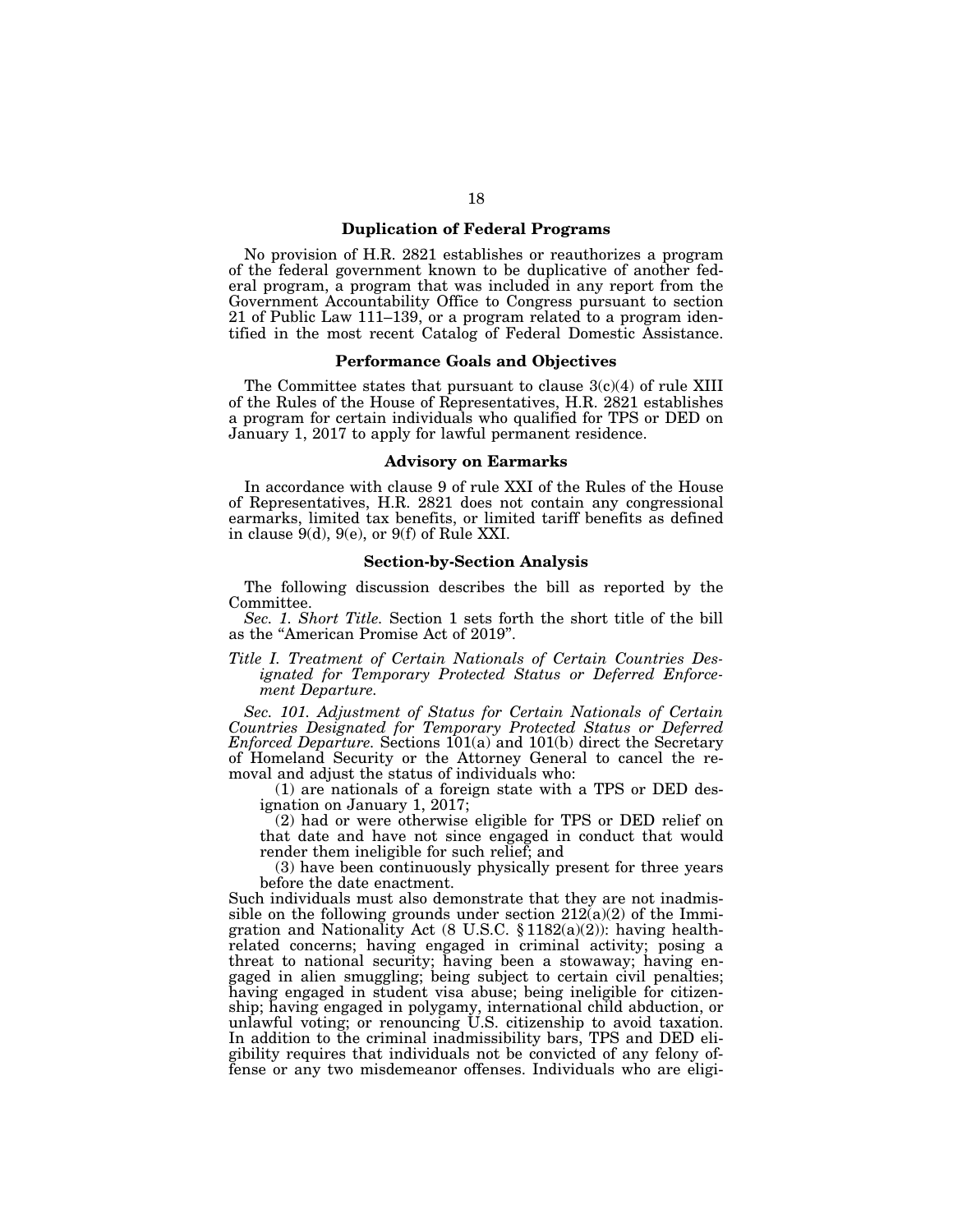ble for adjustment of status under the Act must apply within three years of the date of enactment.

Section  $101(c)(1)$  allows the Secretary to impose a reasonable fee on applications for adjustment of status under the Act, not to exceed \$1,140.

Section  $101(c)(2)$  prohibits the granting of an adjustment of status application under the Act until background check requirements are satisfied.

Section  $101(c)(3)$  allows an applicant to withdraw an application without prejudice.

#### *Title II. General Provisions.*

*Sec. 201. Definitions.* Section 201 defines the following terms: "Disability"; "Federal Poverty Line"; "Immigration Laws"; "Secretary''; ''Uniformed Services''; and ''Treatment of Expunged Convictions''.

*Sec. 202. Submission of Biometric and Biographic Data; Background Checks.* Section 202 requires all applicants to provide biometric and biographic data and prohibits approval of an application unless security and background checks are completed to the Secretary of Homeland Security's satisfaction.

*Sec. 203. Limitation on Removal; Application and Fee Exemption; Waiver of Grounds for Inadmissibility and Other Conditions on Eligible Individuals.* Section 203(a) prohibits the removal of an individual who appears to be prima facie eligible for relief under the Act until a final decision establishing ineligibility for relief is rendered.

Section 203(b) allows an individual who has been ordered removed or granted voluntary departure to apply for adjustment of status under the Act without having to file a motion to reopen or other pleading with the immigration court. If the application is approved, the Secretary shall cancel the order of removal. If the Secretary renders a final decision to deny the application, the removal or voluntary departure order shall remain in effect.

Section  $203(c)$  provides for a fee exemption for applicants who: (1) are younger than 18 years of age; (2) demonstrate income at less than 150 percent of the federal poverty line; (3) are in foster care or lack familial support; or (4) cannot care for themselves due to a serious, chronic disability.

Section 203(d) provides the Secretary with discretionary authority to waive the following grounds of inadmissibility under section  $212(a)(2)$  of the Immigration and Nationality Act  $(8 \text{ U.S.C.})$ § 1182(a)(2)) for humanitarian purposes, family unity, or because a waiver is otherwise in the public interest: health-related grounds, certain criminal offenses, being a stowaway, alien smuggling, student visa abuse, or unlawful voting. The Secretary cannot waive the grounds described in this paragraph if it was based on a conviction that would make the individual ineligible for TPS under other provisions of the Act.

Section 203(e) allows applicants for adjustment of status under the Act to apply for advance parole (advance permission to return to the United States after travel abroad).

Section 203(f) allows individuals to apply for work authorization if their removal is stayed or if they have an application pending.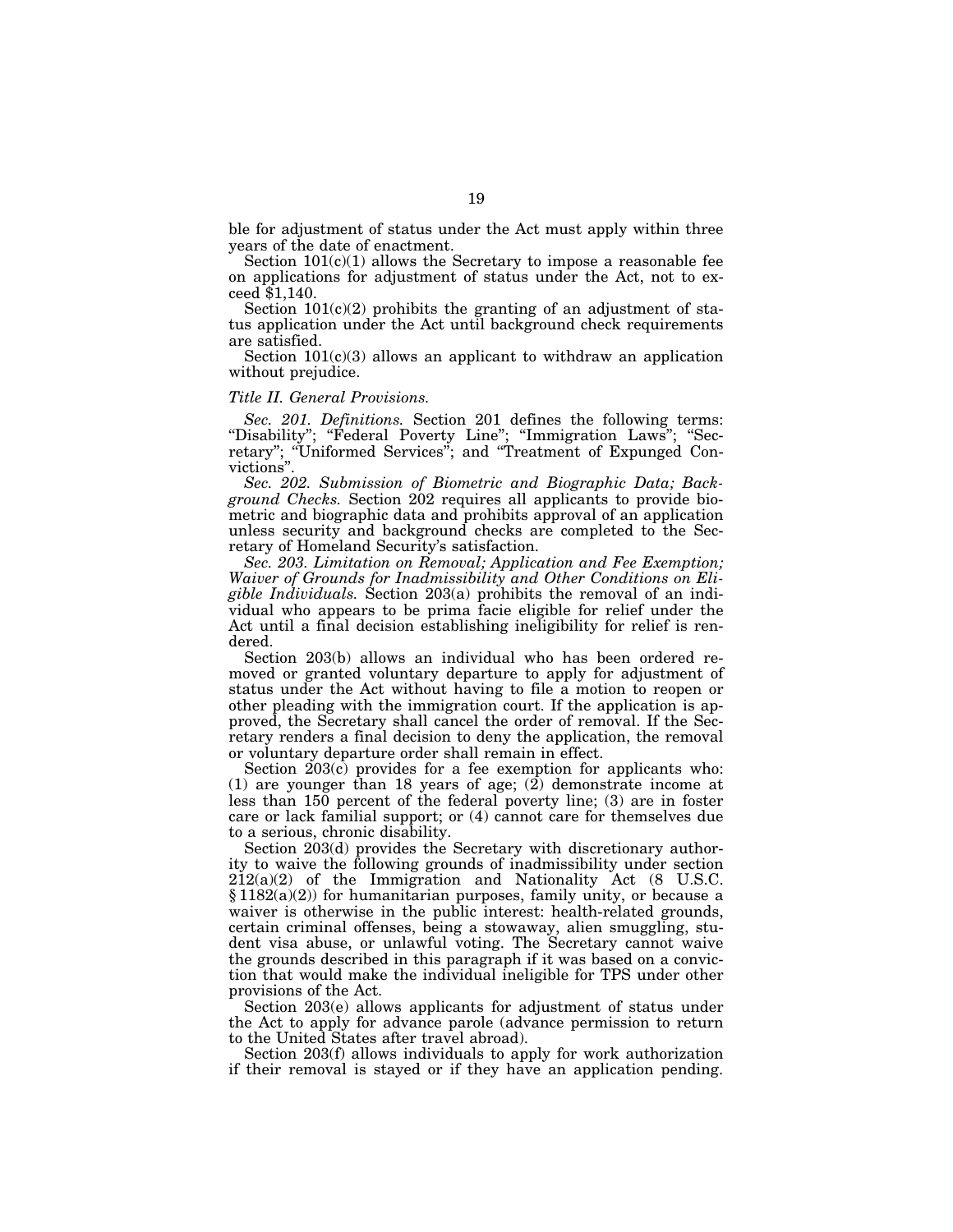*Sec. 204. Determination of Continuous Presence.* Section 204(a) states that any period of continuous presence does not terminate when an individual is served with a notice to appear pursuant to section 239(a) of the Immigration and Nationality Act (8 U.S.C. 1229(a)).

Section 204(b) states that an individual will have failed to maintain continuous physical presence if the individual departed the United States for any period exceeding 90 days or 180 days in the aggregate. Travel authorized by the Secretary is excluded from consideration, and time spent outside the United States that exceeds these limitations may be excused for extenuating circumstances.

Section 204(c) allows the Secretary to waive—for humanitarian purposes, family unity, or if otherwise in the public interest—the physical presence requirement for an individual who was removed or departed the United States on or after January 20, 2017, and was continuously physically present in the United States for three years prior to the removal or departure. The Secretary is required to consult with the Department of State and establish a procedure for individuals to apply for relief from outside the United States if they would have been eligible for adjustment of status but for their removal or departure.

*Sec. 205. Exemption from Numerical Limitations* Section 205 states that there is no numerical limitation on the number of people who may be granted permanent resident status under the Act.

*Sec. 206. Availability of Administrative and Judicial Review.* Section 206(a) directs the Secretary to create an administrative review procedure within 30 days of enactment for individuals whose applications are denied or whose status is revoked.

Section 206(b) provides for judicial review in federal district court for applicants who are denied or have had their status revoked.

Section 206(c) states that applicants seeking administrative or judicial review may not be removed until a final decision on the application is rendered, except that an individual may be removed on criminal or national security grounds pending judicial review. An individual removed who prevails on judicial review must be promptly returned to the United States.

*Sec. 207. Documentation Requirements.* Section 207 sets forth the types of documentation that applicants may submit as proof of eligibility for relief under the Act in the following categories: Documents Establishing Identity; Documents Establishing Continuous Physical Presence; and Documents Establishing Exemption from Application Fees.

Section 207(d) allows the Secretary to prohibit or restrict the use of documents that are deemed unreliable for purposes of establishing identity, as well as other documents if the Secretary determines that relief under the Act is being obtained fraudulently to an unacceptable degree.

*Sec. 208. Rulemaking.* Section 208 requires the Secretary to publish interim regulations not later than 90 days after enactment. Final regulations must be published 180 days after the interim regulations are published.

*Sec. 209. Confidentiality of Information.* Section 209 prohibits the Secretary from: (1) disclosing or using application information (including information provided during administrative or judicial review) for immigration enforcement purposes; or (2) referring appli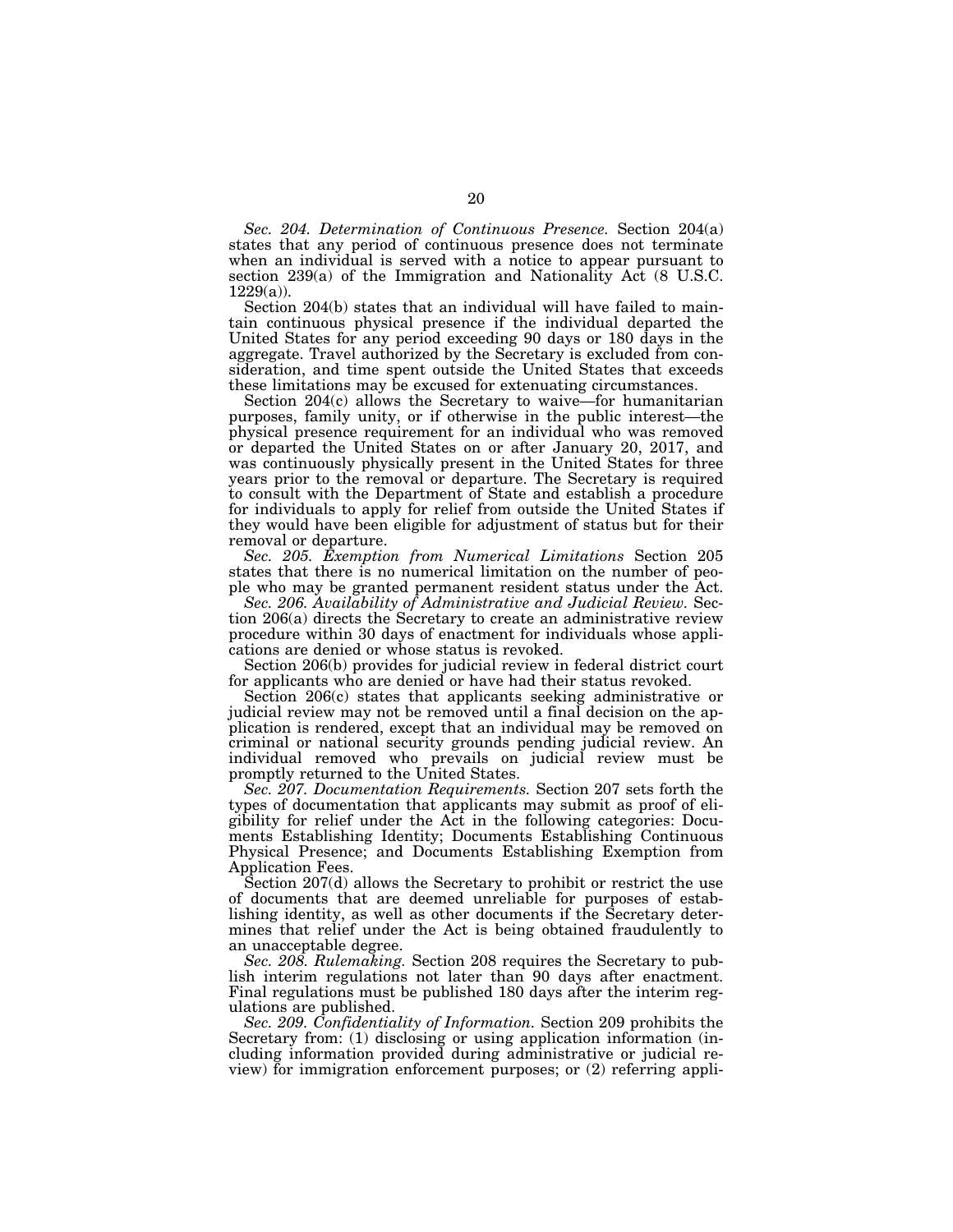cants to U.S. Immigration and Customs Enforcement or U.S. Customs and Border Protection, or any designee of such agency, based solely on such information. Information may be shared with federal security and law enforcement agencies for assistance in the consideration of an application, to identify or prevent fraud, for national security purposes, or for the investigation or prosecution of any felony not related to immigration status. A fine of up to \$10,000 shall be imposed upon any person who knowingly uses, publishes or permits information to be examined in violation of this section.

*Sec. 210. Grant Program to Assist Eligible Applicants.* Section 210 authorizes appropriations and directs the Secretary to establish a program to award competitive grants to nonprofit organizations to provide services to eligible applicants including but not limited to: providing information on eligibility, screening prospective applicants for eligibility, preparing and submitting applications and supporting documentation, providing information on the rights and responsibilities of U.S. citizenship, and providing instruction to individuals in civics and English as a second language.

*Sec. 211. Provisions Affecting Eligibility for Adjustment of Status.*  Section 211 states that eligibility for relief under the Act does not preclude an individual from seeking any other status for which the individual might be eligible.

# **Dissenting Views**

H.R. 2821 as reported by the Committee, takes what Congress intended to be a mechanism to allow aliens in the United States to remain in the U.S. when ''conditions in the country *temporarily*  prevent the country's nationals from returning safely, or in certain circumstances, where the country is unable to handle the return of its nationals adequately,'' 1 and turns it into a special path to citizenship for an unknown number of individuals who were at one time eligible in the United States for Temporaiy Protected Status (TPS). It also provides green cards for aliens who were at one time eligible for Deferred Enforced Departure (DED). Specifically, the groups of aliens include the following:

• The nearly 418,000 TPS holders currently in the United States pursuant to the ten TPS designations currently in effect; 2

• Aliens currently inside the United States who were "eligible,'' but never applied, for TPS under one of the ten current designations;

• Aliens *outside* the United States who were "eligible," but never applied, for TPS under one of the ten current designations;

• Aliens inside the United States who received TPS under one of the three designations President Obama terminated (the terminations for Sierra Leone, Guinea, and Liberia took effect in May 2017);

• Aliens *outside* the United States who received TPS under one of the three designations President Obama terminated (the

 $^{1}$  U.S. Citizenship and Immigration Services' website, https://www.uscis.gov/humanitarian/temporary-protected-status.<br><sup>2</sup>See Chart 1.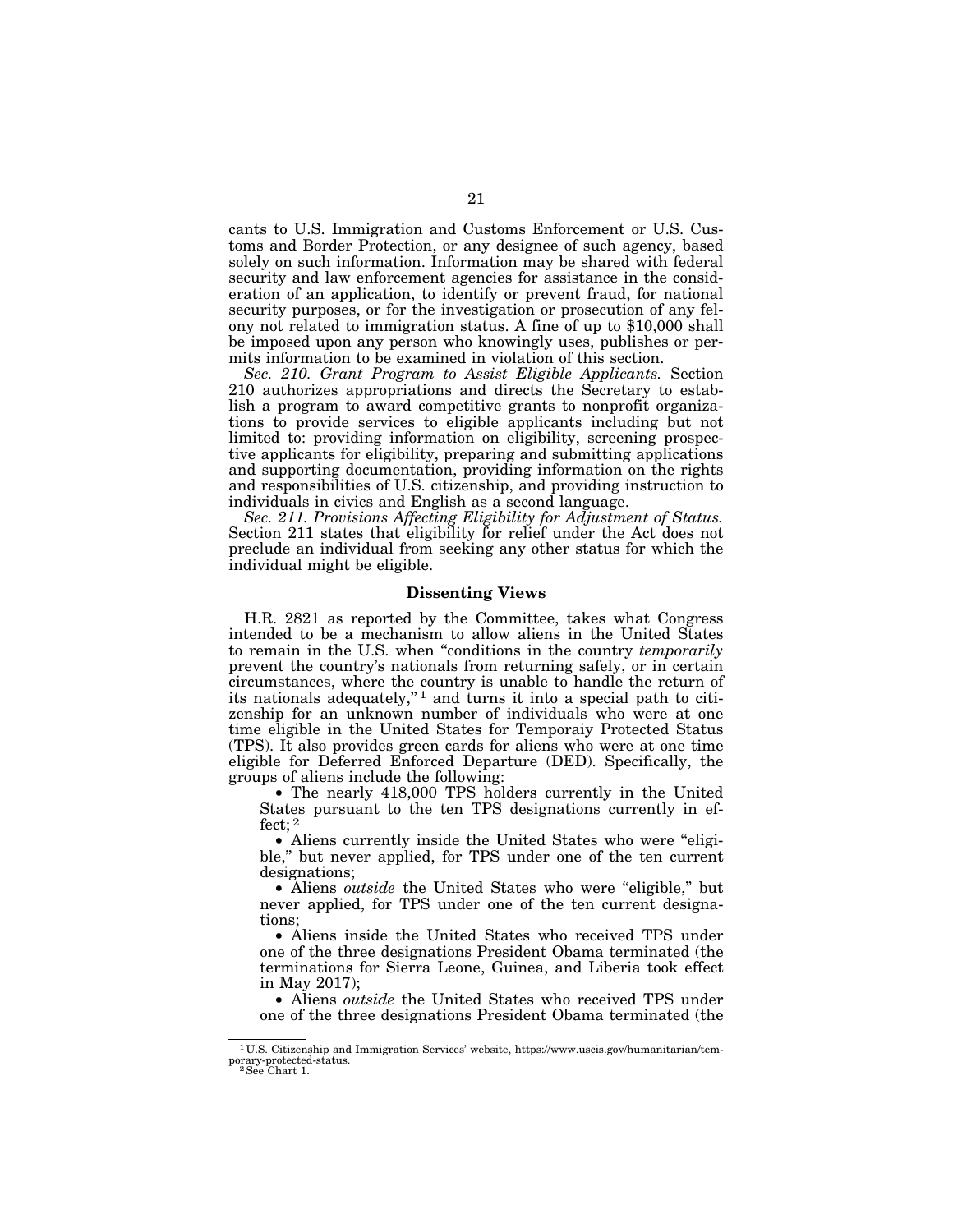terminations for Sierra Leone, Guinea, and Liberia took effect in May 2017);

• Aliens inside the United States who were "eligible," but never applied, for TPS under one of the three designations President Obama terminated (the terminations for Sierra Leone, Guinea, and Liberia took effect in May 2017);

• Aliens outside the United States who were "eligible," but never applied, for TPS under one of the three designations that President Obama terminated (the terminations for Sierra Leone, Guinea, and Liberia took effect in May 2017);

• Alien recipients, whether still in the United States or not, of Deferred Enforced Departure for Liberians; and

• Aliens, whether inside the United States or not, who would have been ''eligible'' for Deferred Enforced Departure for Liberians.

The Immigration and Nationality Act allows the DHS Secretary to designate a country for TPS if there are circumstances preventing the safe return of aliens to that country, or if a country is temporarily unable to adequately handle the return of its nationals.3

The effect of a TPS designation is that nationals of the designated country who are inside the United States on the date of such designation, whether legally or illegally, are allowed to apply to stay here and receive employment authorization. The Pew Research Center has noted all but "a small number" of TPS holders were in the country illegally at the time of their country's designation.<sup>4</sup>

TPS is usually initially designated for a period of 18 months and then redesignated in 18-month increments after the Secretary reviews the conditions in the country to determine whether the conditions for the TPS designation continue. If the Secretary determines the country no longer meets the conditions for the TPS designation, the Secretary is *required* by the statute to terminate the designation.<sup>5</sup>

At least 60 days before the expiration of the TPS designation, or any extension thereof, the Secretary, after consultations with appropriate Government agencies, must review the conditions in a foreign state designated for TPS to determine whether the conditions for the TPS designation continue to be met and, if so, the length of an extension.<sup>6</sup> If the Secretary determines the foreign state no longer meets the conditions for the TPS designation, the Secretary *must* terminate the designation. Such termination may not take effect ''earlier than 60 days after the date the Notice [of termination] is published [in the Federal Register] or, if later, the expiration of the most recent previous extension. . . . "7

During the markup, Chairman Nadler stated, ''The President opted to terminate these protections despite continuing political instability and compelling evidence that social and environmental

<sup>3</sup> 8 U.S.C. § 1254(b)(1).

<sup>4</sup>Pew Research Center, More than 100,000 Haitian and Central American Immigrants Face Decision on Their Status in the U.S., Nov. 18, 2017, at http://www.pewresearch.org/fact-tank/ 2017/11/08/more-than-100000-haitian-and-central-american-immigrants-face-decision-on-their-

status-in-the-u-s/.<br>
<sup>5</sup> 8 U.S.C. § 1254(b)(3)(B).<br>
<sup>6</sup> 8 U.S.C. § 1254a(b)(3)(A), (C).<br>
<sup>7</sup> 8 U.S.C. § 1254a(b)(3)(B).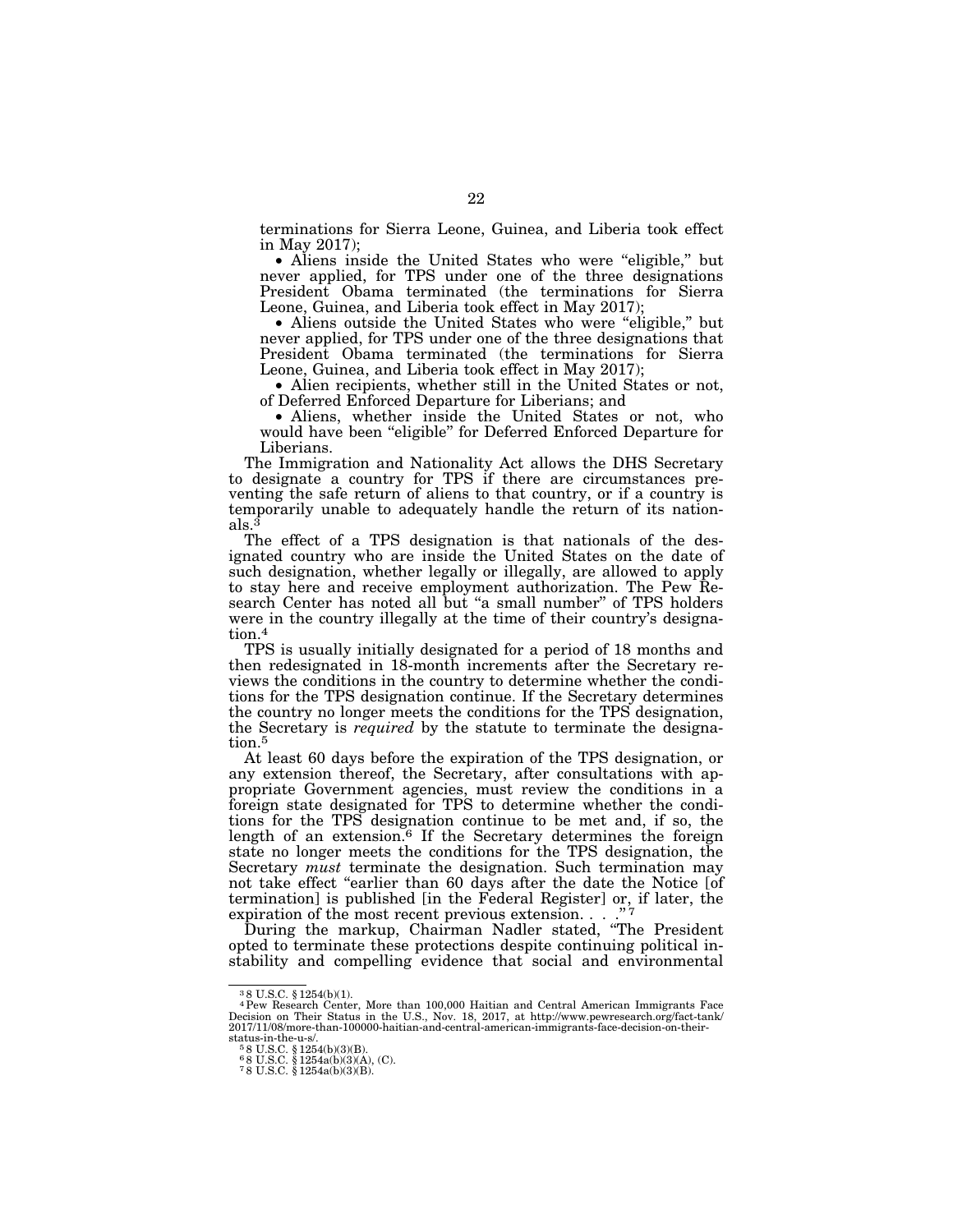conditions in those countries remain dire. . . .'' Such a statement does not allow for the fact that the relevant statute (8 U.S.C. 1254) *requires* a termination when the conditions for designation are no longer in place. And it implies that once a country is designated for TPS, the designation can never be terminated unless the case is made that the country is a relative paradise.

Upon review of TPS status for certain countries in consultation with the State Department, DHS has indicated it will not renew the TPS designations of Nepal, Sudan, Nicaragua, Haiti, Honduras, and El Salvador, while extending the designations for Yemen and Somalia.8 However, despite findings by DHS that the temporary conditions existing at the time of the designation are no longer in effect, nationwide federal court injunctions have prohibited DHS from ending TPS for nationals of these countries.9

Unfortunately, what was intended by Congress to be a *temporary*  protection has, over time, become a permanent, automatically-renewed status, with some countries being rubber-stamped for redesignation for decades. For instance, Nicaragua was initially designated for TPS in 1999 due to Hurricane Mitch, which struck the country in October 1998. And El Salvador was initially designated in March 2001 based on a series of earthquakes.

DED is a purely discretionary grant the President can use based on his foreign policy powers to provide a deferral of enforced departure for certain aliens. In 2007, President George W. Bush provided DED for Liberians who had been in the country under a previouslyterminated TPS designation. DED was subsequently extended by President Obama. On March 30, 2018, President Trump issued a directive stating,<sup>10</sup>

. . . conditions in Liberia have improved. Liberia is no longer experiencing armed conflict and has made significant progress in restoring stability and democratic governance. Liberia has also concluded reconstruction from prior conflicts, which has contributed significantly to an environment that is able to handle adequately the return of its nationals. The 2014 outbreak of Ebola Virus Disease caused a tragic loss of life and economic damage to the country, but Liberia has made tremendous progress in its ability to diagnose and contain future outbreaks of the disease.

Accordingly, I find that conditions in Liberia no longer warrant a further extension of DED. . . .

President Trump has since provided a one-year extension.<sup>11</sup> It is estimated there are anywhere between 840 and 3,600 DED recipients currently in the U.S.

<sup>&</sup>lt;sup>8</sup>USCIS Website, at https://www.uscis.gov/humanitarian/temporary-protected-status.<br><sup>9</sup> Ramos, et al V. Nielsen, et al., No. 18-cv-01554 (N.D. Cal. Oct 3, 2018); see also CASA de<br>Maryland v. Trump, No. 18-cv-00845 (D. Md.

 $^{11}$  Memorandum on Extension of Deferred Enforced Departure for Liberians, Mar. 28, 2019, https://www.whitehouse.gov/presidential-actions/presidential-memorandum-secretary-state-secretary-homeland-security/.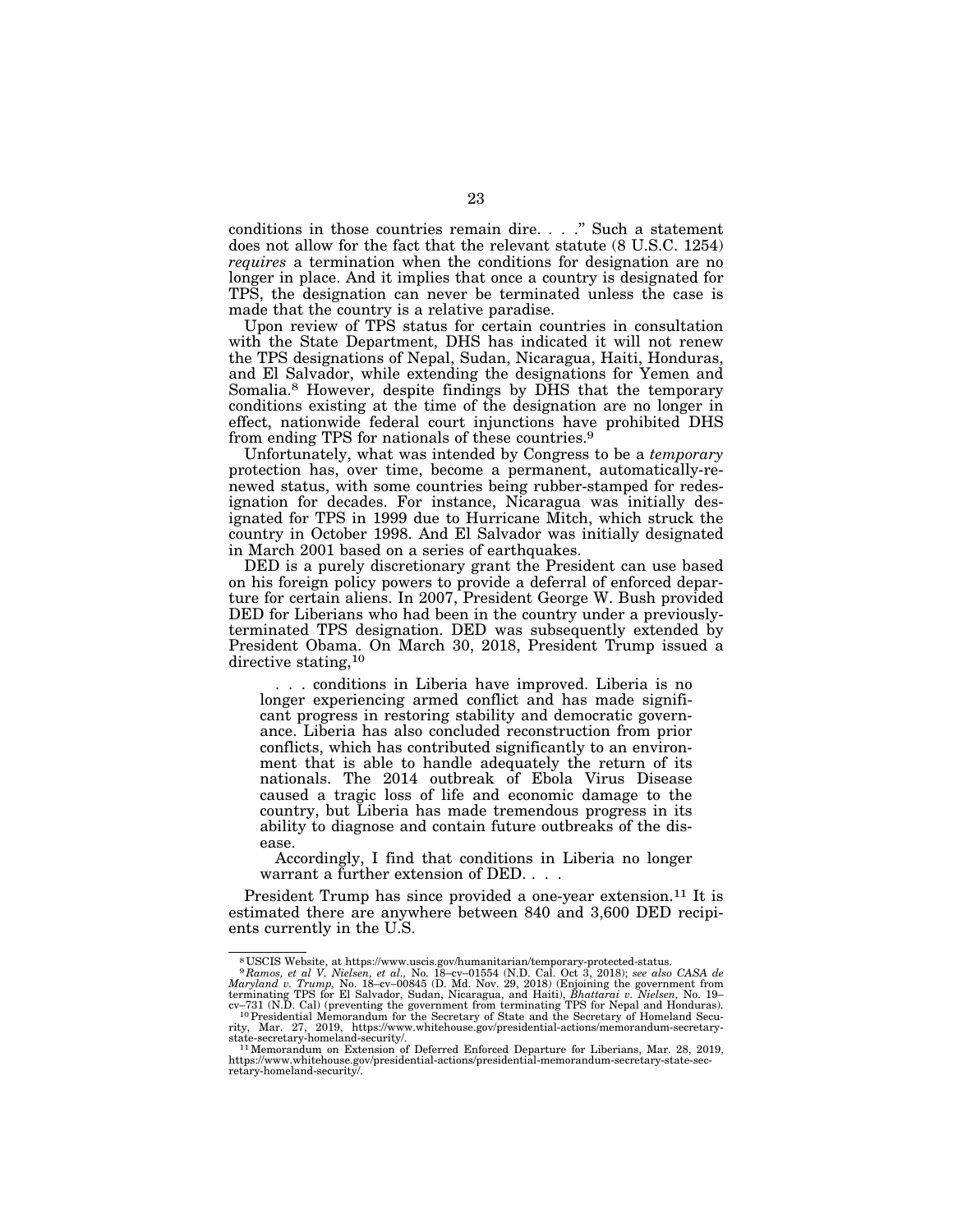With H.R. 2821, the Democrats continue their assault on the rule of law in our immigration system by taking what were to be *temporary* protective measures and placing the recipients of those measures, *as well as those who never even applied for the measures,*  on a path to U.S. citizenship.

Democrats claim this bill is necessary since TPS recipients have been in the United States for a long time. In fact, during the markup Chairman Nadler stated, ''TPS recipients have lived in the United States for an average of 19 years."<sup>12</sup> And he went on to note, ''Now they face the possibility of being removed to a country they have not known for decades."<sup>13</sup> But those statements do not reflect the actual repercussions of the legislation—that nationals of countries whose TPS designations are less than four years old, will be granted green cards; and that nationals of countries whose designations have ended—thus the aliens were to have left the U.S. will be granted green cards. In addition, as noted above, the bill allows people who were ''eligible'' for TPS or DED, but who have already left the U.S., to be granted a green card.

Republicans offered an amendment to limit the availability of a green card to nationals of countries that had a valid designation on January 1, 2010, as opposed to January 1, 2017, in order to bring the bill's text in line with the proffered reason for the legislation. The amendment would have prevented those who have been here a short time and those whose TPS designations were terminated, from being granted a path to citizenship. No Democrats voted for the amendment and it failed.

H.R. 2821 will incentivize the filing of fraudulent applications. H.R. 2821 permits various categories of low-reliability evidence to be submitted in support of an application, including mere affidavits to establish continuous physical presence.14 H.R. 2821 also contains an expansive confidentiality provision 15 that prevents information contained in an application from being used for law enforcement purposes. Similar confidentiality provisions in the 1986 Special Agricultural Worker amnesty program incentivized widespread fraud in the program and have hampered law enforcement efforts. Moreover, aliens found to be ineligible and removable are prohibited under H.R. 2821 from being referred to U.S. Immigration and Customs Enforcement for lawful enforcement actions.16 Hundreds of thousands, if not over a million aliens have applied for TPS over the years notwithstanding more limited confidentiality requirements.<sup>17</sup>

H.R. 2821 also contains a provision expressly permitting an alien to withdraw their application at any time, merely by making a request, which the Secretary has no discretion to ignore.18 The withdrawal ''shall not prejudice any future application filed by the applicant for any immigration benefit under this Act or under the Immigration and Nationality Act  $\ldots$ ."<sup>19</sup> meaning an alien can file a

<sup>&</sup>lt;sup>12</sup> Statement of Chairman Jerrold Nadler, Markup of H.R. 2821, the American Promise Act <sup>13</sup> Id.<br>of 2019, House Judiciary Comm., 116th Cong. May 22, 2019.<br><sup>13</sup>Id.<br><sup>14</sup> Amendment in the Nature of a Substitute to H.R. 2821

Act of 2019) at § 207.<br>
<sup>15</sup>*Id.* at § 209.<br>
<sup>16</sup>*Id.* at § 209(b).<br>
<sup>17</sup>8 C.F.R. § 244.16.<br>
<sup>18</sup>*Id.* at § 101(c)(3).<br> *9 Id.*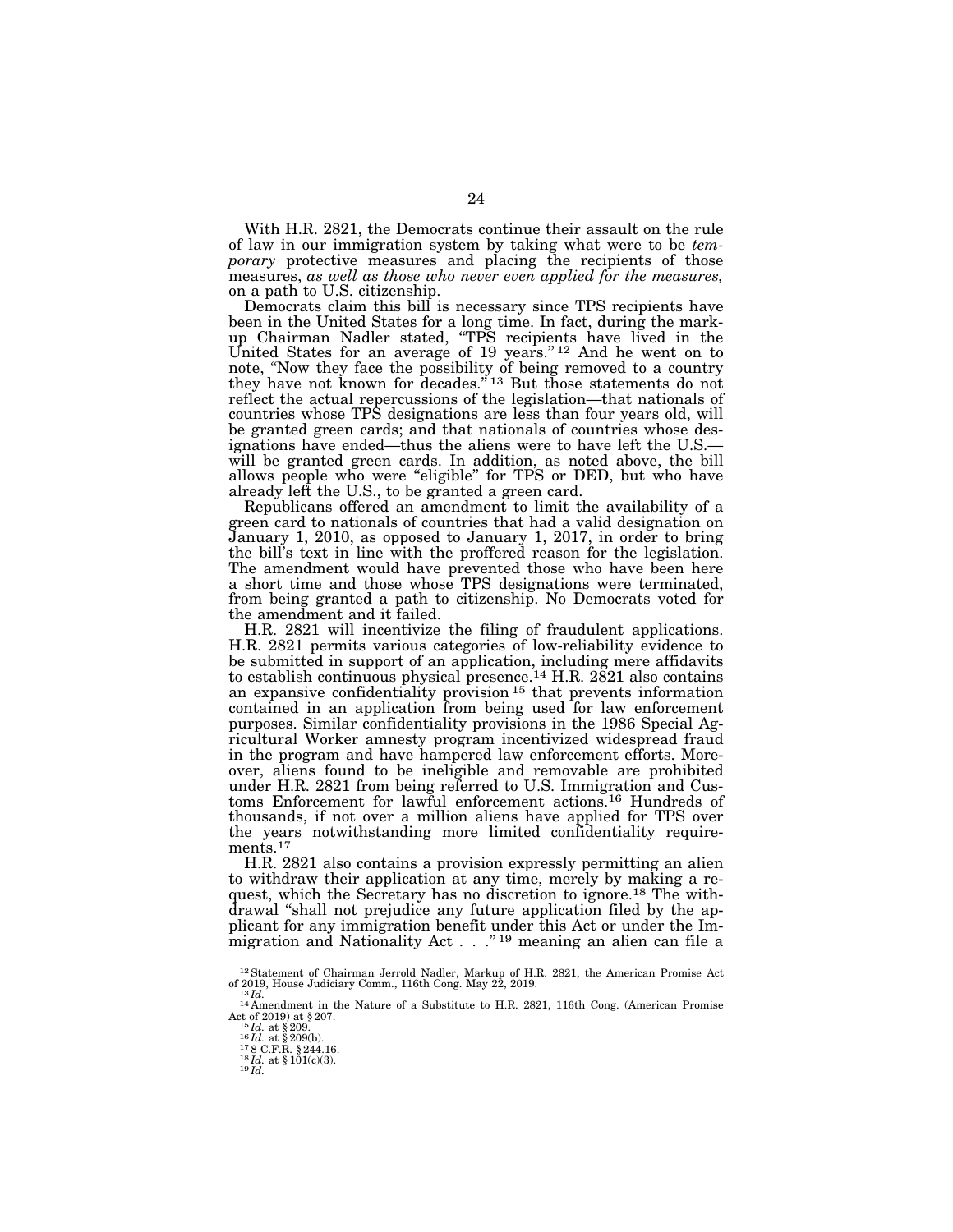fraudulent application, and once they are caught simply request to withdraw their application with no consequences—criminal or immigration-related. Where there are no consequences for filing a fraudulent application, H.R. 2821 incentivizes filing fraudulent applications on the chance that an alien could be granted a green card.

H.R. 2821 creates a taxpayer-funded grant program to support the filing of applications for benefits. It would permit taxpayer money to be obligated through 2030. Aliens applying for other immigration benefits through the normal process must find and pay for their own legal and technical assistance. The special path to citizenship that H.R. 2821 confers is a significant immigration benefit that treats certain immigrants better than others. There is no reason whatsoever that U.S. taxpayers—and not the aliens—should have to shoulder the monetary burden to adjudicate that special path to citizenship.

H.R. 2821 also treats its potential beneficiaries better than legal immigrants who have followed the law. As written, the bill does not permit the Secretary to consider discretionary factors when determining whether an alien with TPS or DED is eligible to receive lawful permanent residence. The vast majority of other immigration benefits provided through the Immigration and Nationality Act—including adjustment of status—are discretionary and the alien must demonstrate they merit the status in the exercise of discretion. But H R 2821 states the Secretary ''shall'' adjust the status of an alien, so the Secretary cannot consider discretionary factors that weigh in favor or against granting such a status. Under the bill as written, aliens arrested, but not yet convicted, for heinous crimes after they were granted TPS would get green cards. Aliens who commit heinous acts but who were not convicted for technical reasons would get green cards. If the alien is *technically* eligible, the Secretary *must* grant the benefit—the Secretary is powerless to deny it.

H.R. 2821 grants green cards to an untold number of aliens, whether or not they entered the country illegally, whether they have been here for many years or a few years, whether or not they were TPS or DED recipients, and whether or not they have already left the country.

As written, H.R. 2821 contains no enforcement provisions, and is simply a vehicle designed to give green cards to a great number of people. Meanwhile, the United States is witnessing a security and humanitarian crisis on the border, as each successive month we are seeing unprecedented numbers of family units and unaccompanied alien children encountered by Customs and Border Protection personnel. The sheer volume of people coming is overwhelming border infrastructure.

Yet in the midst of a true crisis, H.R. 2821 does nothing whatsoever to address the resource needs of our law enforcement personnel on the border, nor will it do anything to address the root causes of the legal loopholes in U.S. immigration law that act as pull factors and have created a *de facto* system of catch-and-release.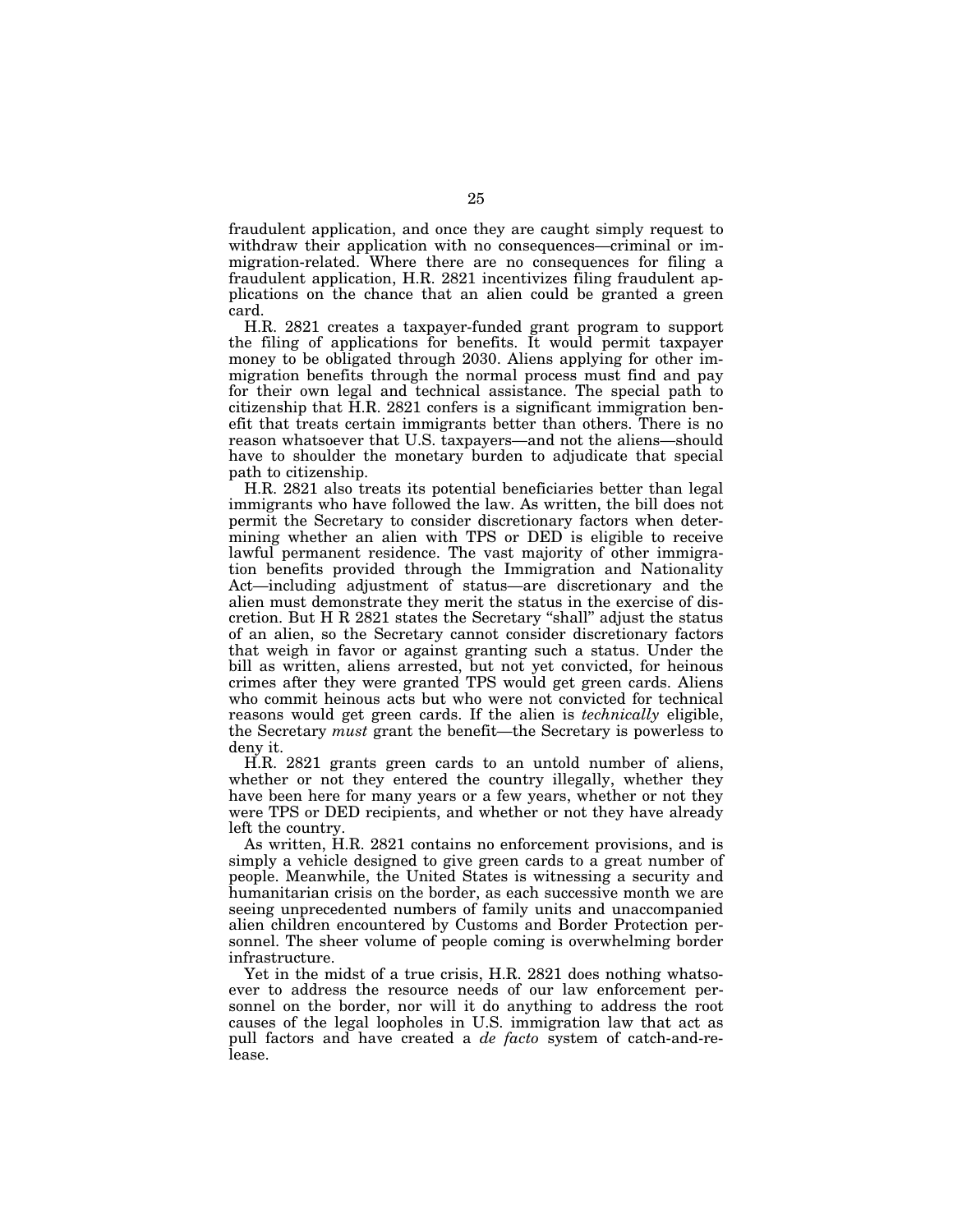| Chart |  |  |
|-------|--|--|
|-------|--|--|

| <b>Temporary Protected Status by Country</b> |                                         |                    |                                          |                              |  |  |
|----------------------------------------------|-----------------------------------------|--------------------|------------------------------------------|------------------------------|--|--|
| <b>Country of</b><br>Citizenship:            | Original<br><b>Designation</b><br>Date: | Reason             | <b>Extended</b><br>through:              | <b>TPS</b><br>beneficiaries: |  |  |
| <b>El Salvador</b>                           | March 9, 2001                           | Earthquakes        | September 9,<br>2019<br>$(Terminates)^9$ | 251,479                      |  |  |
| Haiti                                        | January 21, 2010                        | Earthquake         | July 22, 2019<br>$(Terminates)^9$        | 56,658                       |  |  |
| <b>Honduras</b>                              | January 5, 1999                         | Hurricane<br>Mitch | January 5, 2020<br>(Terminates)          | 80,847                       |  |  |
| <b>Nepal</b>                                 | June 24, 2015                           | Earthquake         | June 24, 2019<br>$(Terminates)^9$        | 14,503                       |  |  |
| Nicaragua                                    | January 5, 1999                         | Hurricane<br>Mitch | January 5, 2019<br>$(Terminates)^9$      | 4,524                        |  |  |
| Somalia                                      | September 16,<br>1991                   | Armed<br>Conflict  | March 17, 2020                           | 470                          |  |  |
| <b>South Sudan</b>                           | November 3.<br>2011                     | Armed<br>Conflict  | May 2, 2019                              | 76                           |  |  |
| Sudan                                        | November 4,<br>1997                     | Armed<br>Conflict  | November 2.<br>2018<br>$(Terminates)^9$  | 816                          |  |  |
| Syria                                        | March 29, 2012                          | Armed<br>Conflict  | September 30,<br>2019                    | 6,980                        |  |  |
| Yemen                                        | September 3,<br>2015                    | Armed<br>Conflict  | March 3, 2020                            | 1,453                        |  |  |
|                                              |                                         |                    |                                          | Total:<br>417,806            |  |  |